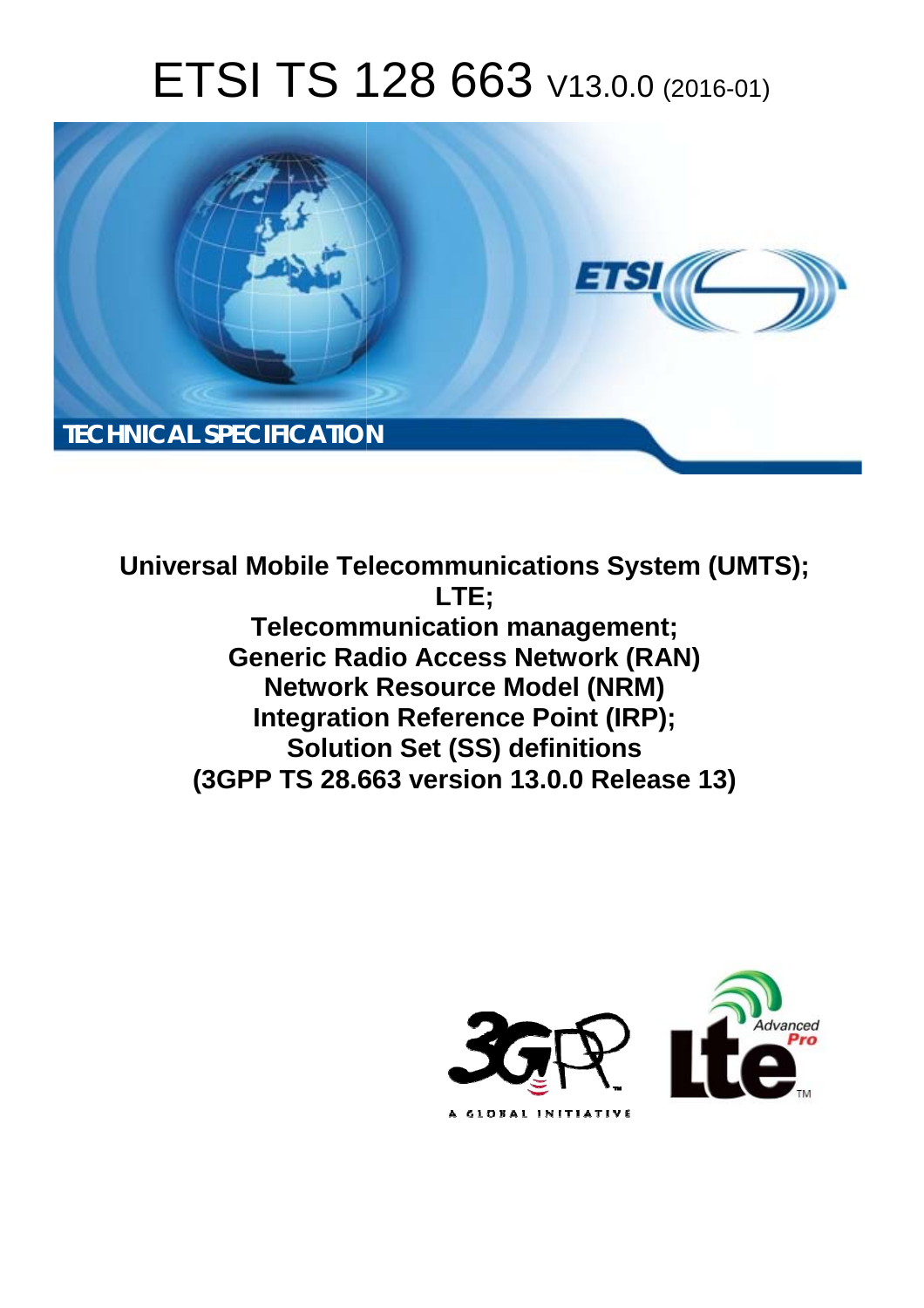Reference RTS/TSGS-0528663vd00

> Keywords LTE,UMTS

#### *ETSI*

#### 650 Route des Lucioles F-06921 Sophia Antipolis Cedex - FRANCE

Tel.: +33 4 92 94 42 00 Fax: +33 4 93 65 47 16

Siret N° 348 623 562 00017 - NAF 742 C Association à but non lucratif enregistrée à la Sous-Préfecture de Grasse (06) N° 7803/88

#### *Important notice*

The present document can be downloaded from: <http://www.etsi.org/standards-search>

The present document may be made available in electronic versions and/or in print. The content of any electronic and/or print versions of the present document shall not be modified without the prior written authorization of ETSI. In case of any existing or perceived difference in contents between such versions and/or in print, the only prevailing document is the print of the Portable Document Format (PDF) version kept on a specific network drive within ETSI Secretariat.

Users of the present document should be aware that the document may be subject to revision or change of status. Information on the current status of this and other ETSI documents is available at <http://portal.etsi.org/tb/status/status.asp>

If you find errors in the present document, please send your comment to one of the following services: <https://portal.etsi.org/People/CommiteeSupportStaff.aspx>

#### *Copyright Notification*

No part may be reproduced or utilized in any form or by any means, electronic or mechanical, including photocopying and microfilm except as authorized by written permission of ETSI.

The content of the PDF version shall not be modified without the written authorization of ETSI. The copyright and the foregoing restriction extend to reproduction in all media.

> © European Telecommunications Standards Institute 2016. All rights reserved.

**DECT**TM, **PLUGTESTS**TM, **UMTS**TM and the ETSI logo are Trade Marks of ETSI registered for the benefit of its Members. **3GPP**TM and **LTE**™ are Trade Marks of ETSI registered for the benefit of its Members and of the 3GPP Organizational Partners.

**GSM**® and the GSM logo are Trade Marks registered and owned by the GSM Association.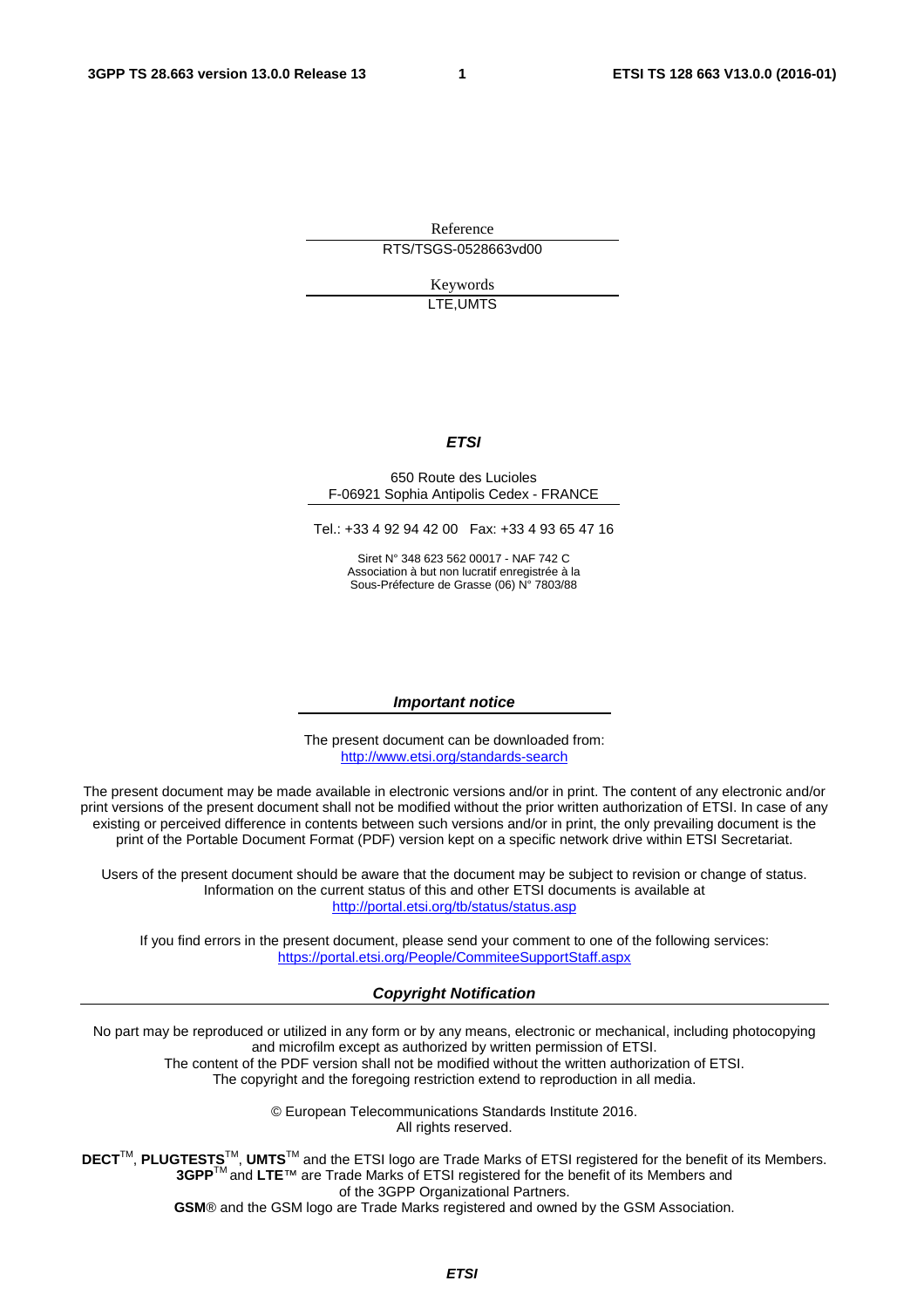## Intellectual Property Rights

IPRs essential or potentially essential to the present document may have been declared to ETSI. The information pertaining to these essential IPRs, if any, is publicly available for **ETSI members and non-members**, and can be found in ETSI SR 000 314: *"Intellectual Property Rights (IPRs); Essential, or potentially Essential, IPRs notified to ETSI in respect of ETSI standards"*, which is available from the ETSI Secretariat. Latest updates are available on the ETSI Web server [\(https://ipr.etsi.org/](https://ipr.etsi.org/)).

Pursuant to the ETSI IPR Policy, no investigation, including IPR searches, has been carried out by ETSI. No guarantee can be given as to the existence of other IPRs not referenced in ETSI SR 000 314 (or the updates on the ETSI Web server) which are, or may be, or may become, essential to the present document.

### Foreword

This Technical Specification (TS) has been produced by ETSI 3rd Generation Partnership Project (3GPP).

The present document may refer to technical specifications or reports using their 3GPP identities, UMTS identities or GSM identities. These should be interpreted as being references to the corresponding ETSI deliverables.

The cross reference between GSM, UMTS, 3GPP and ETSI identities can be found under <http://webapp.etsi.org/key/queryform.asp>.

## Modal verbs terminology

In the present document "**shall**", "**shall not**", "**should**", "**should not**", "**may**", "**need not**", "**will**", "**will not**", "**can**" and "**cannot**" are to be interpreted as described in clause 3.2 of the [ETSI Drafting Rules](http://portal.etsi.org/Help/editHelp!/Howtostart/ETSIDraftingRules.aspx) (Verbal forms for the expression of provisions).

"**must**" and "**must not**" are **NOT** allowed in ETSI deliverables except when used in direct citation.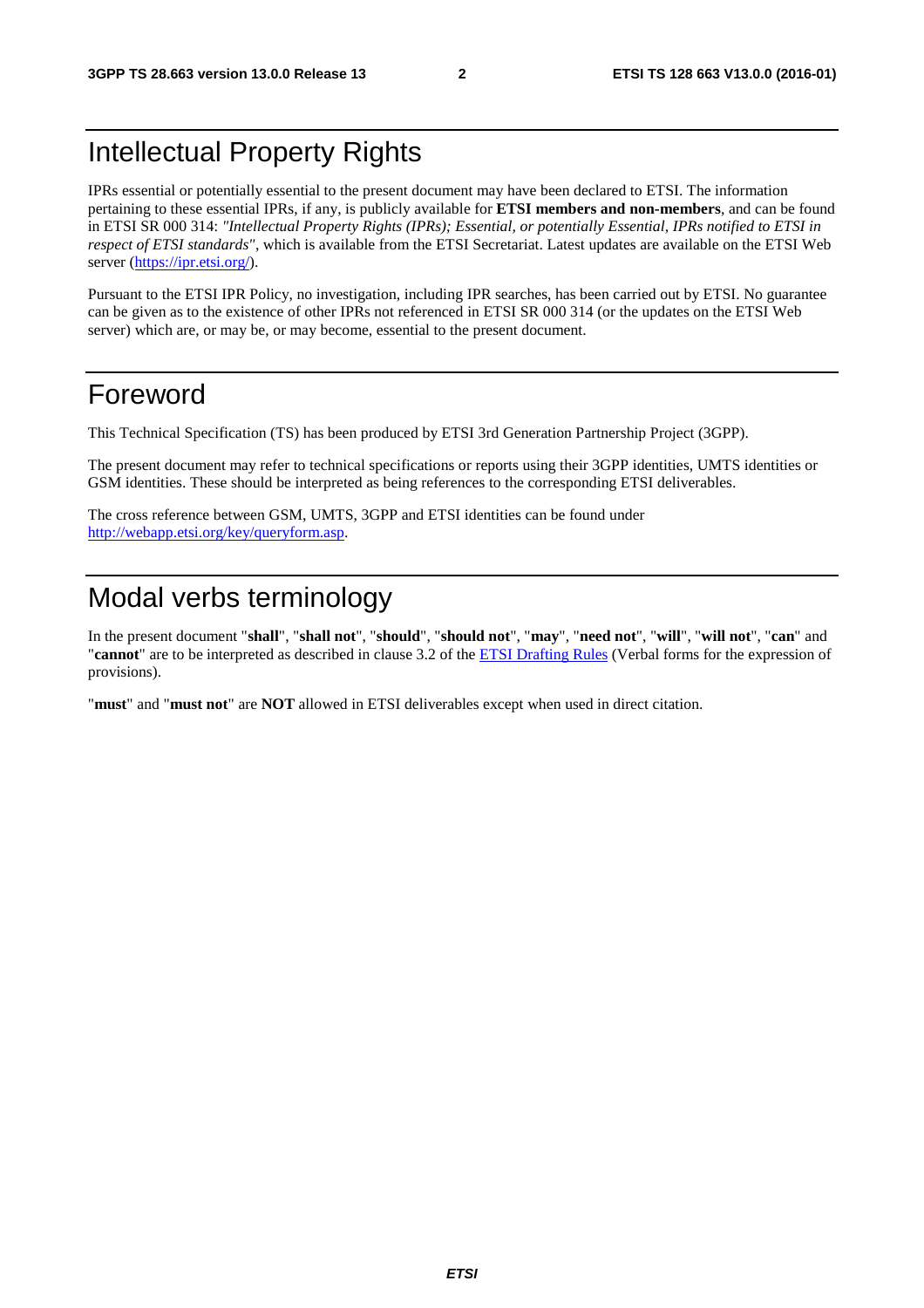$\mathbf{3}$ 

## Contents

| 1                  |                               |  |  |  |  |  |  |
|--------------------|-------------------------------|--|--|--|--|--|--|
| 2                  |                               |  |  |  |  |  |  |
|                    |                               |  |  |  |  |  |  |
| 3<br>3.1           |                               |  |  |  |  |  |  |
| 3.2                |                               |  |  |  |  |  |  |
| 4                  |                               |  |  |  |  |  |  |
|                    | <b>Annex A (normative):</b>   |  |  |  |  |  |  |
| A.0                |                               |  |  |  |  |  |  |
|                    |                               |  |  |  |  |  |  |
| A.1<br>A.1.1       |                               |  |  |  |  |  |  |
| A.1.2              |                               |  |  |  |  |  |  |
| A.1.2.1            |                               |  |  |  |  |  |  |
| A.1.2.2            |                               |  |  |  |  |  |  |
| A.2                |                               |  |  |  |  |  |  |
| A.2.1              |                               |  |  |  |  |  |  |
| A.2.2              |                               |  |  |  |  |  |  |
| A.2.2.1<br>A.2.2.2 |                               |  |  |  |  |  |  |
| A.2.2.3            |                               |  |  |  |  |  |  |
| A.2.2.4            |                               |  |  |  |  |  |  |
| A.2.2.5            |                               |  |  |  |  |  |  |
| A.2.2.6            |                               |  |  |  |  |  |  |
| A.3                |                               |  |  |  |  |  |  |
| A.3.1              |                               |  |  |  |  |  |  |
| A.3.2              |                               |  |  |  |  |  |  |
| A.3.3              |                               |  |  |  |  |  |  |
|                    | <b>Annex B</b> (normative):   |  |  |  |  |  |  |
| B.1                |                               |  |  |  |  |  |  |
| <b>B.1.1</b>       |                               |  |  |  |  |  |  |
| B.2                |                               |  |  |  |  |  |  |
| B.2.1              |                               |  |  |  |  |  |  |
| <b>B.2.2</b>       |                               |  |  |  |  |  |  |
| B.3                |                               |  |  |  |  |  |  |
| <b>B.3.1</b>       |                               |  |  |  |  |  |  |
| <b>B.3.2</b>       |                               |  |  |  |  |  |  |
| <b>B.3.3</b>       |                               |  |  |  |  |  |  |
| <b>B.3.4</b>       |                               |  |  |  |  |  |  |
|                    | <b>Annex C</b> (informative): |  |  |  |  |  |  |
|                    |                               |  |  |  |  |  |  |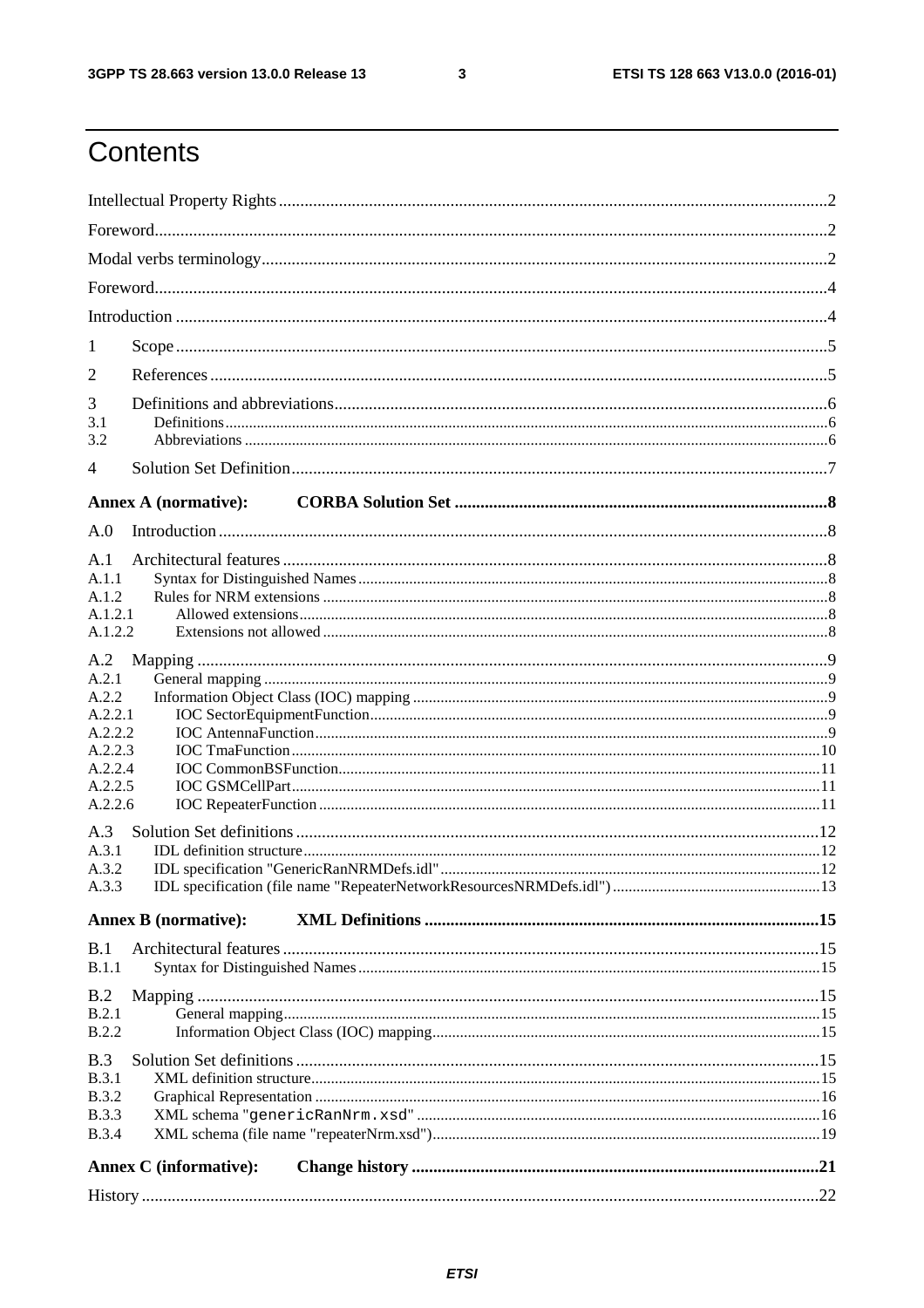## Foreword

This Technical Specification has been produced by the 3<sup>rd</sup> Generation Partnership Project (3GPP).

The contents of the present document are subject to continuing work within the TSG and may change following formal TSG approval. Should the TSG modify the contents of the present document, it will be re-released by the TSG with an identifying change of release date and an increase in version number as follows:

Version x.y.z

where:

- x the first digit:
	- 1 presented to TSG for information;
	- 2 presented to TSG for approval;
	- 3 or greater indicates TSG approved document under change control.
- y the second digit is incremented for all changes of substance, i.e. technical enhancements, corrections, updates, etc.
- z the third digit is incremented when editorial only changes have been incorporated in the document.

### Introduction

The present document is part of a TS-family covering the 3<sup>rd</sup> Generation Partnership Project; Technical Specification Group Services and System Aspects; Telecommunication management; as identified below:

- 28.661 Generic Radio Access Network (RAN) Network Resource Model (NRM); Integration Reference Point (IRP); **Requirements**
- 28.662 Generic Radio Access Network (RAN) Network Resource Model (NRM); Integration Reference Point (IRP); Information Service (IS)
- 28.663 **Generic Radio Access Network (RAN) Network Resource Model (NRM); Integration Reference Point (IRP); Solution Set (SS) definitions**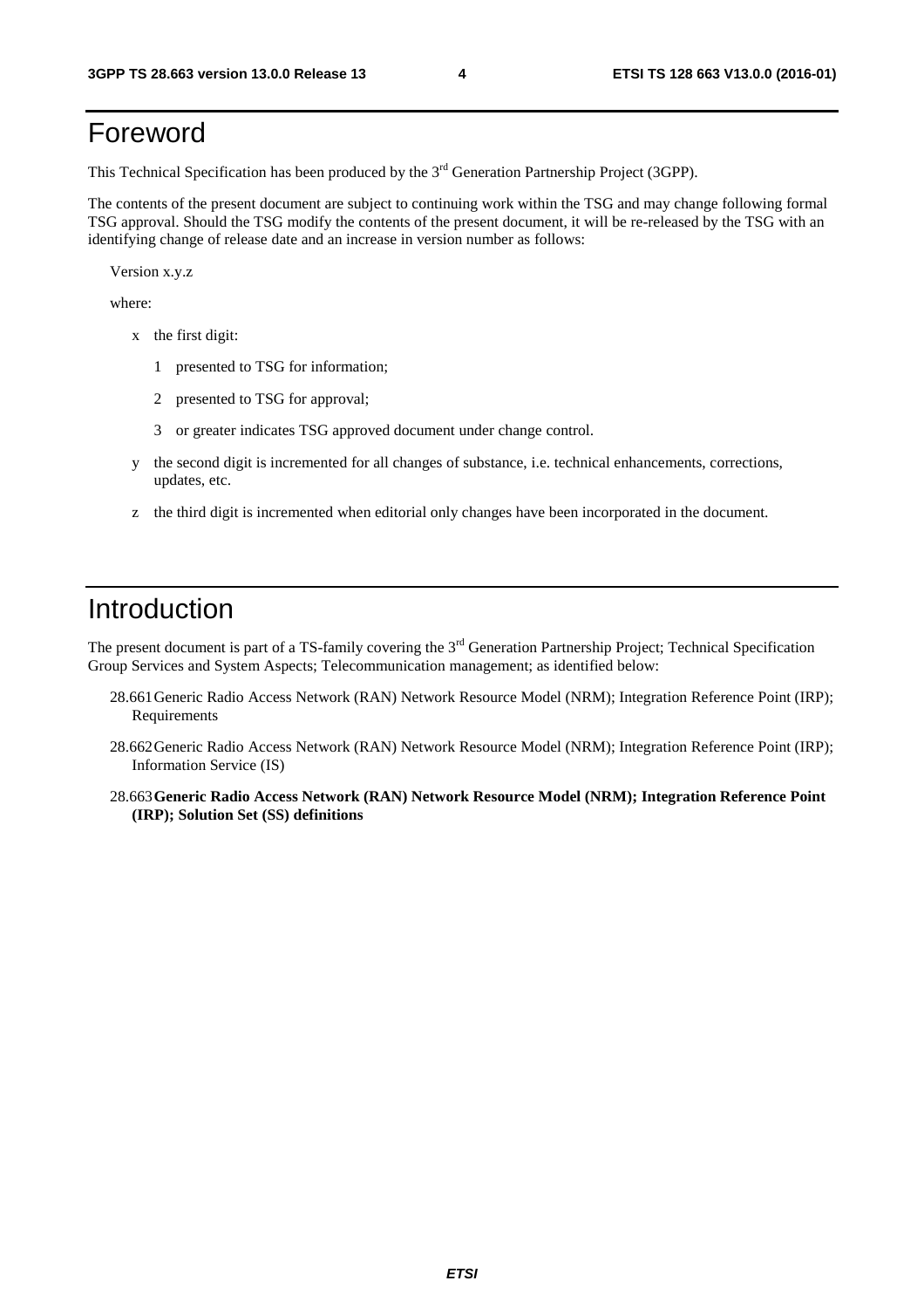### 1 Scope

The present document is part of an Integration Reference Point (IRP) named Generic Radio Access Network (RAN) Network Resource Model (NRM) IRP, through which an IRPAgent can communicate configuration management information to one or several IRPManagers concerning Generic RAN resources. The Generic RAN NRM IRP comprises a set of specifications defining Requirements, a protocol neutral Information Service and one or more Solution Set(s).

The present document specifies the Solution Sets for the Generic RAN NRM IRP.

This Solution Set specification is related to 3GPP TS 28.662 V12. 0.X [4].

### 2 References

The following documents contain provisions which, through reference in this text, constitute provisions of the present document.

- References are either specific (identified by date of publication, edition number, version number, etc.) or non-specific.
- For a specific reference, subsequent revisions do not apply.
- For a non-specific reference, the latest version applies. In the case of a reference to a 3GPP document (including a GSM document), a non-specific reference implicitly refers to the latest version of that document *in the same Release as the present document*.
- [1] 3GPP TS 21.905: "Vocabulary for 3GPP Specifications".
- [2] 3GPP TS 32.153: "Telecommunication management; Integration Reference Point (IRP) technology specific templates, rules and guidelines".
- [3] 3GPP TS 32.600: "Telecommunication management; Configuration Management (CM); Concept and high-level requirements".
- [4] 3GPP TS 28.662: "Generic Radio Access Network (RAN) Network Resource Model (NRM); Integration Reference Point (IRP); Information Service (IS)'.
- [5] 3GPP TS 32.300: "Telecommunication management; Configuration Management (CM); Name convention for Managed Objects".
- [6] 3GPP TS 32.606: "Telecommunication management; Configuration Management (CM); Basic CM Integration Reference Point (IRP); Solution Set (SS) definitions".
- [7] 3GPP TS 32.616: "Telecommunication management; Configuration Management (CM); Bulk CM Integration Reference Point (IRP); Solution Set (SS) definitions".
- [8] W3C REC-xml11-20060816: "Extensible Markup Language (XML) 1.1 (Second Edition)".
- [9] Void.
- [10] W3C XML Schema Definition Language (XSD) 1.1 Part 1: Structures.
- [11] W3C XML Schema Definition Language (XSD) 1.1 Part 2: Datatypes.
- [12] W3C REC-xml-names-20060816: "Namespaces in XML 1.1 (Second Edition)".
- [13] 3GPP TS 28.623: "Generic network resources Integration Reference Point (IRP); Solution Set (SS) definition".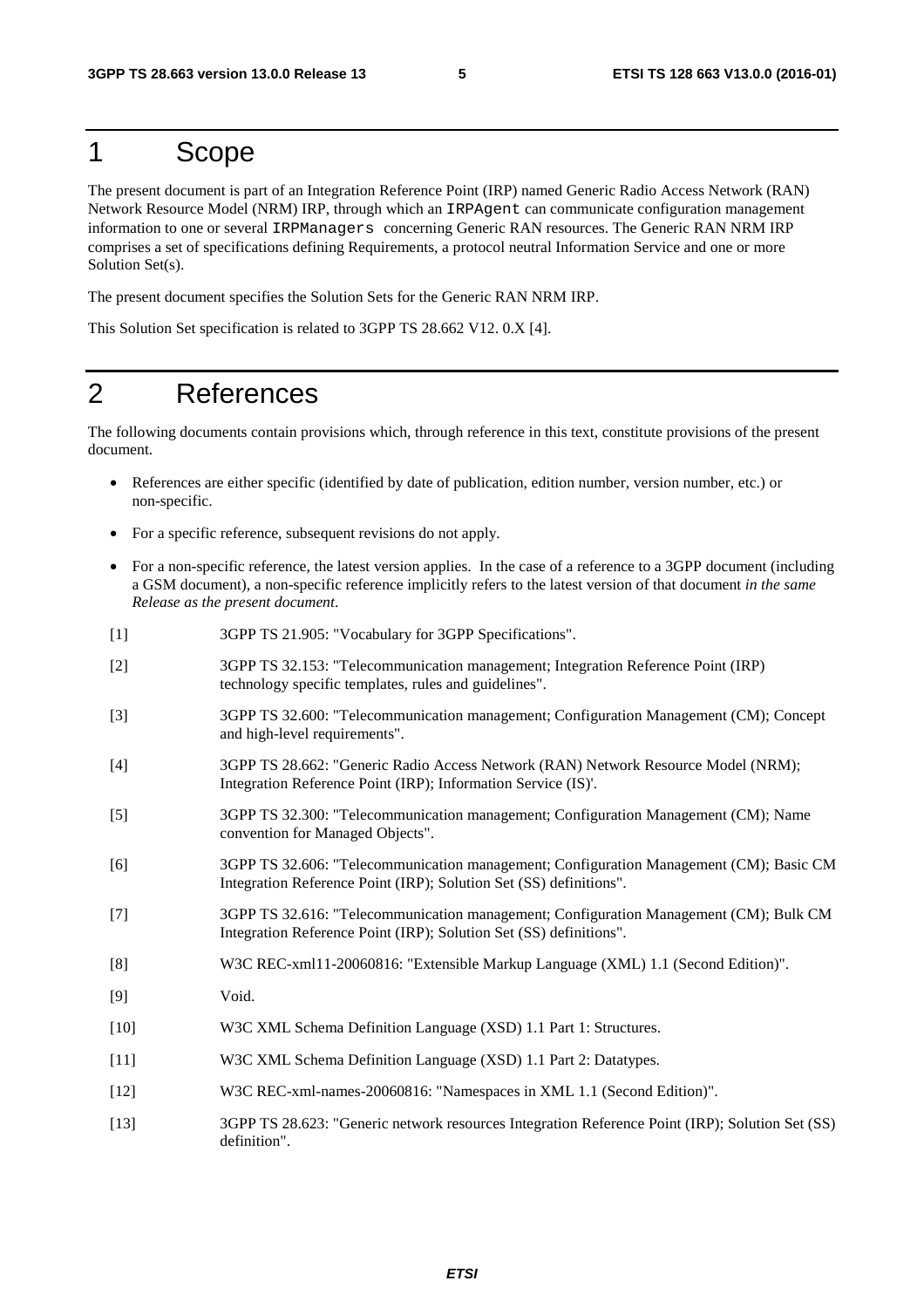## 3 Definitions and abbreviations

#### 3.1 Definitions

For the purposes of the present document, the terms and definitions given in TR 21.905 [1], TS 32.600 [3] and the following apply. A term defined in the present document takes precedence over the definition of the same term, if any, in TR 21.905 [1].

**XML file:** See definition of [13].

**XML document:** See definition of [13].

**XML declaration:** See definition of [13].

**XML element:** See definition of [13].

**empty XML element:** See definition of [13].

**XML content (of an XML element):** See definition of [13].

**XML start-tag:** See definition of [13].

**XML end-tag:** See definition of [13].

**XML empty-element tag:** See definition of [13].

**XML attribute specification:** See definition of [13].

**DTD:** See definition of [13].

**XML schema:** See definition of [13].

**XML namespace:** See definition of [13]..

**XML complex type:** See definition of [13].

**XML element type:** See definition of [13].

#### 3.2 Abbreviations

For the purposes of the present document, the abbreviations given in TR 21.905 [1], TS 32.600 [3], and the following apply. An abbreviation defined in the present document takes precedence over the definition of the same abbreviation, if any, in TR 21.905 [1].

| BS           | <b>Base Station</b>                        |
|--------------|--------------------------------------------|
| <b>CM</b>    | <b>Configuration Management</b>            |
| <b>CORBA</b> | Common Object Request Broker Architecture  |
| <b>DTD</b>   | Document Type Definition                   |
| <b>GSM</b>   | Global System for Mobile communication     |
| IDL          | Interface Definition Language (OMG)        |
| <b>IOC</b>   | <b>Information Object Class</b>            |
| <b>IRP</b>   | <b>Integration Reference Point</b>         |
| <b>IS</b>    | <b>Information Service</b>                 |
| <b>MO</b>    | Managed Object                             |
| <b>MOC</b>   | <b>Managed Object Class</b>                |
| <b>NRM</b>   | Network Resource Model                     |
| OMG          | <b>Object Management Group</b>             |
| <b>RAN</b>   | Radio Access Network                       |
| SS           | Solution Set                               |
| <b>UMTS</b>  | Universal Mobile Telecommunications System |
| <b>XML</b>   | eXtensible Markup Language                 |
|              |                                            |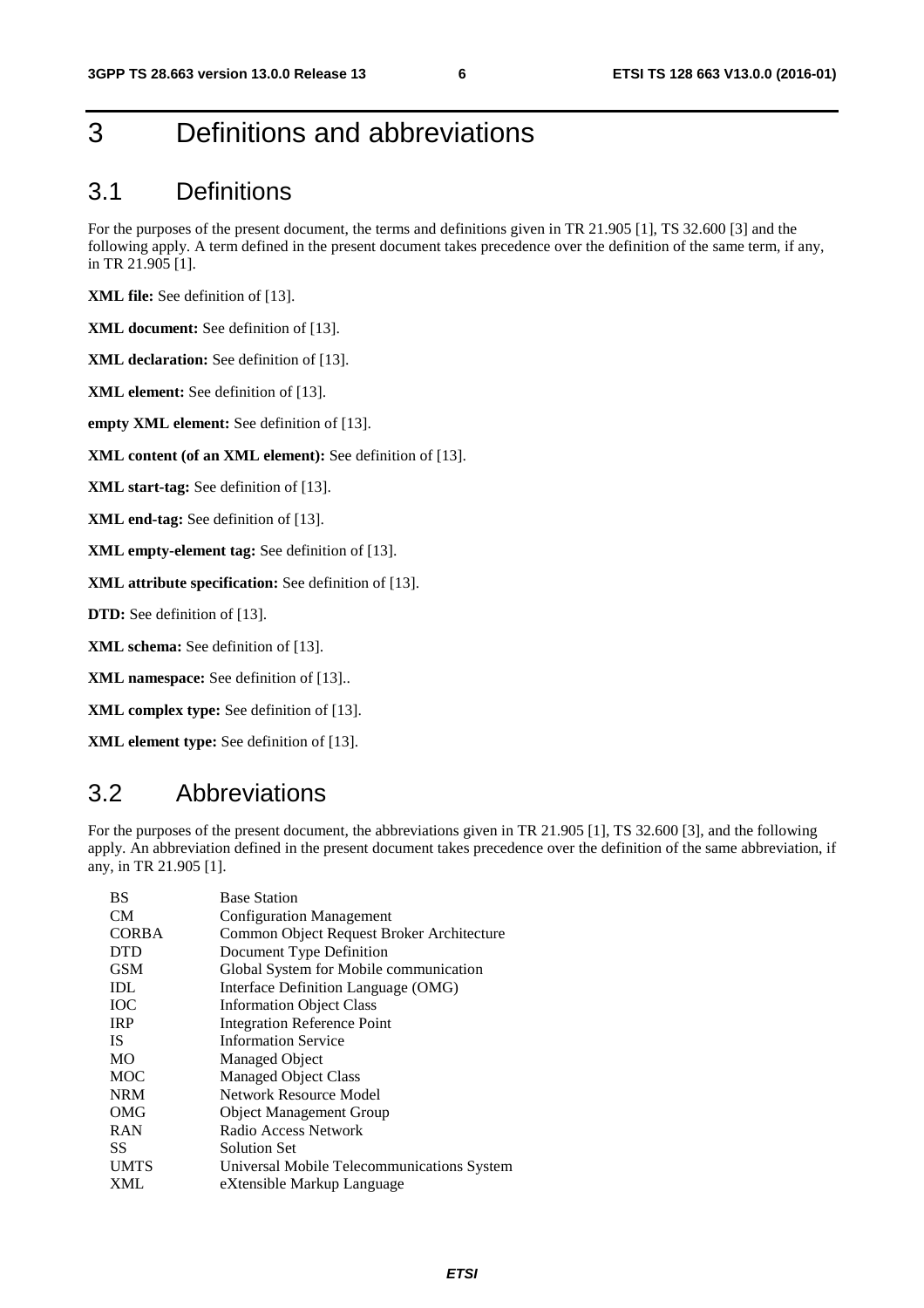## 4 Solution Set Definition

This specification defines the following 3GPP Generic RAN NRM IRP Solution Set Definitions:

- 3GPP Generic RAN NRM IRP CORBA SS (Annex A)
- 3GPP Generic RAN NRM IRP XML Definitions (Annex B)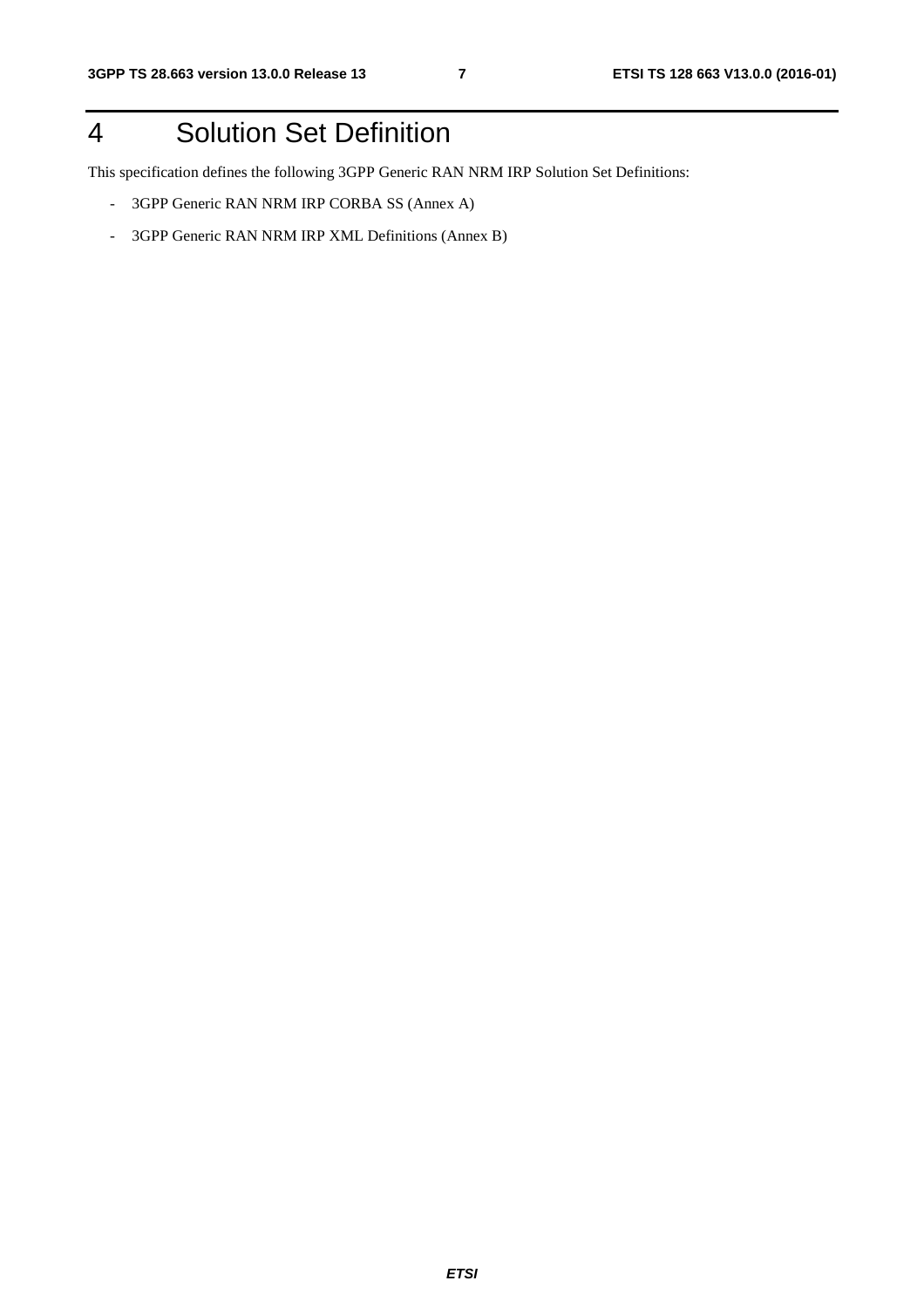## Annex A (normative): CORBA Solution Set

## A.0 Introduction

This clause contains the CORBA Solution Set for the IRP whose semantics is specified in Generic RAN NRM IRP: Information Service (TS 28.662 [4]).

## A.1 Architectural features

The overall architectural feature of Generic RAN Network Resources IRP is specified in 3GPP TS 28.662 [4]. This clause specifies features that are specific to the CORBA SS.

### A.1.1 Syntax for Distinguished Names

See clause A.1.1 of [13].

### A.1.2 Rules for NRM extensions

See clause A.1.2 of [13].

#### A.1.2.1 Allowed extensions

See clause A.2.1 of [13].

#### A.1.2.2 Extensions not allowed

See clause A.2.1 of [13].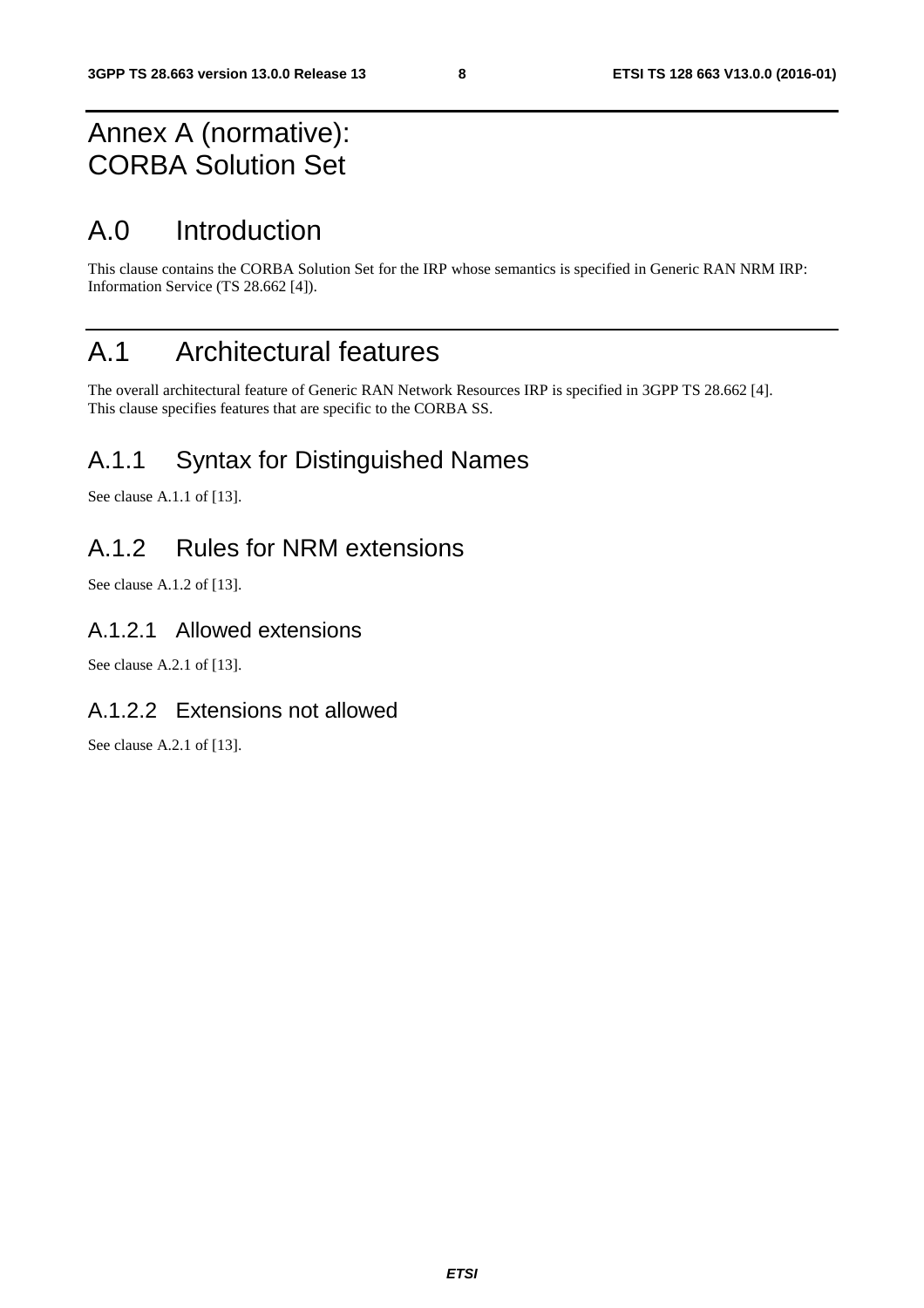## A.2 Mapping

### A.2.1 General mapping

See clause A.2.1 of [13].

### A.2.2 Information Object Class (IOC) mapping

#### A.2.2.1 IOC SectorEquipmentFunction

#### **Mapping from NRM IOC SectorEquipmentFunction attributes and associations to SS equivalent MOC SectorEquipmentFunction attributes**

| <b>IS Attribute</b> | <b>SS Attribute</b> | <b>SS Type</b>                                                       |
|---------------------|---------------------|----------------------------------------------------------------------|
| id                  | id                  | string                                                               |
| fqBand              | fqBand              | short                                                                |
| confOutputPower     | confOutputPower     | short                                                                |
| relatedTmaList      | relatedTmaList      | GenericNetworkResourcesIRPSystem::<br>AttributeTypes::MOReferenceSet |
| relatedAntennaList  | relatedAntennaList  | GenericNetworkResourcesIRPSystem::<br>AttributeTypes::MOReferenceSet |
| relatedCellList     | relatedCellList     | GenericNetworkResourcesIRPSystem::<br>AttributeTypes::MOReferenceSet |

#### A.2.2.2 IOC AntennaFunction

#### **Mapping from NRM IOC AntennaFunction attributes and associations to SS equivalent MOC AntennaFunction attributes**

| <b>IS Attribute</b> | <b>SS Attribute</b> | <b>SS Type</b> |
|---------------------|---------------------|----------------|
| id                  | id                  | string         |
| retTiltValue        | retTiltValue        | short          |
| bearing             | bearing             | short          |
| retGroupName        | retGroupName        | string         |
| height              | height              | short          |
| maxAzimuthValue     | maxAzimuthValue     | short          |
| minAzimuthValue     | minAzimuthValue     | short          |
| horizBeamwidth      | horizBeamwidth      | short          |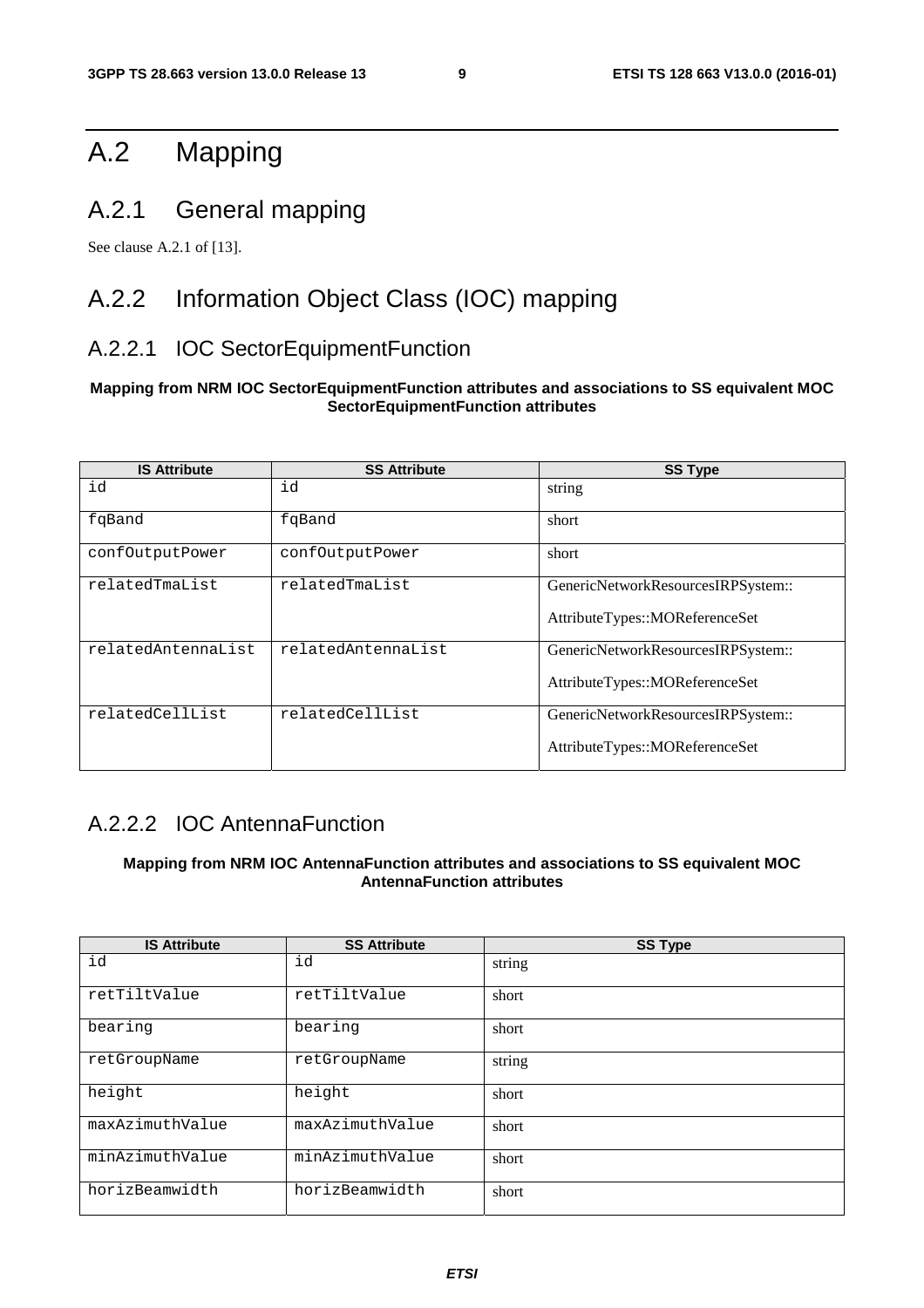| <b>IS Attribute</b> | <b>SS Attribute</b> | <b>SS Type</b>                                                                  |
|---------------------|---------------------|---------------------------------------------------------------------------------|
| vertBeamwidth       | vertBeamwidth       | short                                                                           |
| relatedCellList     | relatedCellList     | GenericNetworkResourcesIRPSystem::AttributeTypes<br>$\therefore$ MOReferenceSet |

NOTE: For all support qualifiers with the value "O", see attribute constraints in TS 28.622 [4].

#### A.2.2.3 IOC TmaFunction

#### **Mapping from NRM IOC TmaFunction attributes and associations to SS equivalent MOC TmaFunction attributes**

| <b>IS Attribute</b>             | <b>SS Attribute</b>              | <b>SS Type</b>                                                       |
|---------------------------------|----------------------------------|----------------------------------------------------------------------|
| id                              | id                               | string                                                               |
| tmaSubunitNumber                | tmaSubunitNumber                 | unsigned short                                                       |
| tmaStateFlag                    | tmaStateFlag                     | unsigned short                                                       |
| tmaFunctionFlag                 | tmaFunctionFlag                  | unsigned short                                                       |
| tmaMinGain                      | tmaMinGain                       | unsigned short                                                       |
| tmaMaxGain                      | tmaMaxGain                       | unsigned short                                                       |
| tmaResolution                   | tmaResolution                    | unsigned short                                                       |
| tmaGainFigure                   | tmaGainFigure                    | unsigned short                                                       |
| tmaNumberOfSubunits             | tmaNumber OfSubunits             | unsigned short                                                       |
| tmaBaseStationId                | tmaBaseStationId                 | string                                                               |
| tmaSectorId                     | tmaSectorId                      | string                                                               |
| tmaAntennaBearing               | tmaAntennaBearing                | unsigned short                                                       |
| tmaInstalledMechanicalTil<br>t. | tmaInstalledMechanicalTi<br>1 t. | short                                                                |
| tmaSubunitType                  | tmaSubunitType                   | unsigned short                                                       |
| tmaSubunitRxFrequencyBand       | tmaSubunitRxFrequencyBan<br>d    | sequence of unsigned short                                           |
| tmaSubunitTxFrequencyBand       | tmaSubunitTxFrequencyBan<br>d.   | sequence of unsigned short                                           |
| tmaGainResolution               | tmaGainResolution                | unsigned short                                                       |
| relatedCellList                 | relatedCellList                  | GenericNetworkResourcesIRPSystem::A<br>ttributeTypes::MOReferenceSet |

Editor"s note: The attributes tmaSubunitType, tmaSubunitRxFrequencyBand, tmaSubunitTxFrequencyBand, tmaGainResolution, tmaBaseStationId and tmaSectorId are to be checked if they should be moved to inventory.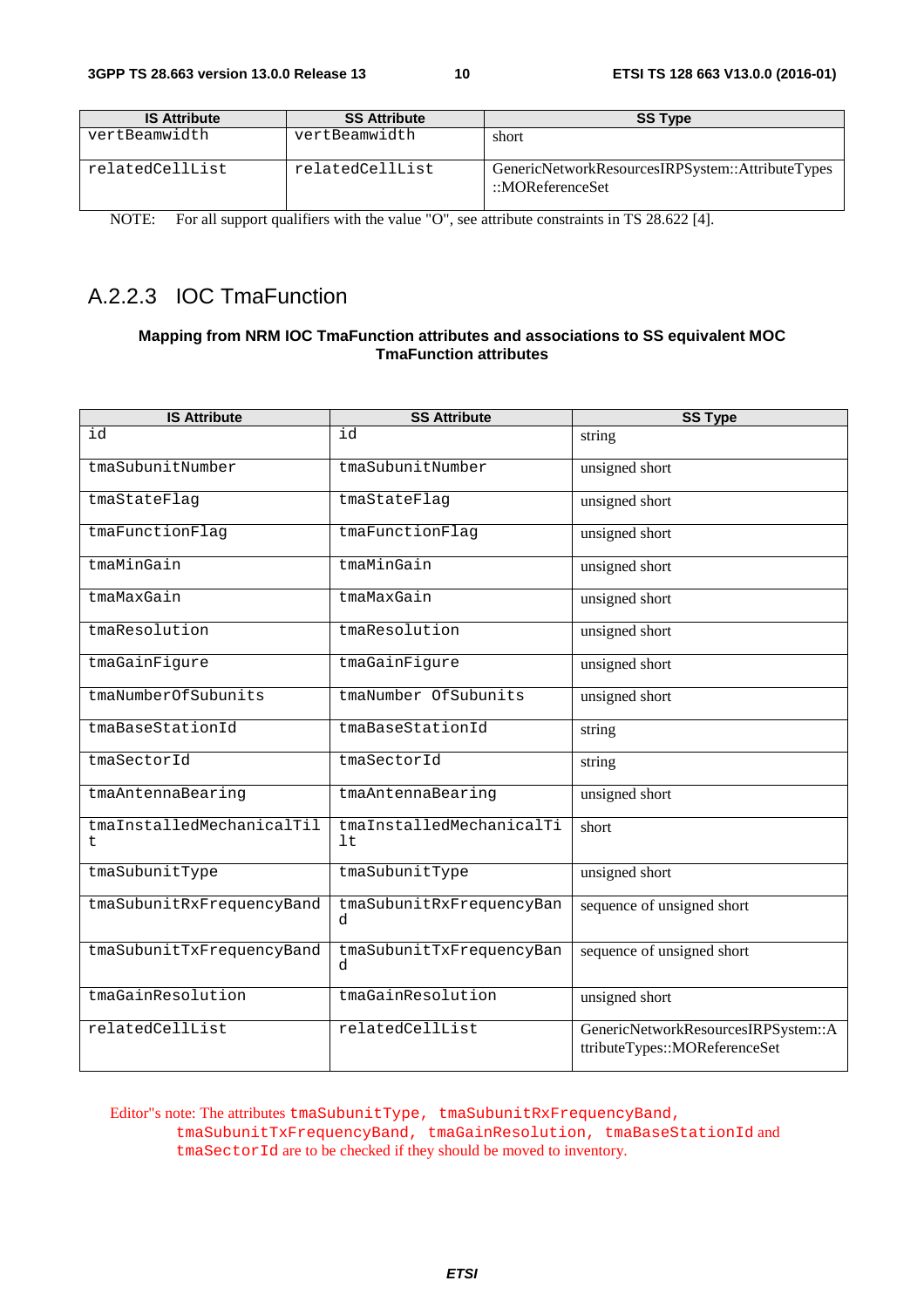#### A.2.2.4 IOC CommonBSFunction

#### **Mapping from NRM IOC CommonBSFunction attributes and associations to SS equivalent MOC CommonBSFunction attributes**

| <b>IS Attribute</b> | <b>SS Attribute</b> | <b>SS Type</b> |
|---------------------|---------------------|----------------|
|                     | ıd                  | string         |
| sharedTechnologies  | sharedTechnologies  | short          |

#### A.2.2.5 IOC GSMCellPart

#### **Mapping from NRM IOC GSMCellPart attributes and associations to SS equivalent MOC GSMCellPart attributes**

| <b>IS Attribute</b>    | <b>SS Attribute</b>    | <b>SS Type</b>                                                    |
|------------------------|------------------------|-------------------------------------------------------------------|
| id                     | id                     | string                                                            |
| aRFCN                  | aRFCN                  | string                                                            |
| tsc                    | tsc                    | long                                                              |
| aTA                    | aTA                    | short                                                             |
| relatedSectorEquipment | relatedSectorEquipment | GenericNetworkResourcesIRPSystem::<br>AttributeTypes::MOReference |

#### A.2.2.6 IOC RepeaterFunction

#### **Mapping from NRM IOC RepeaterFunction attributes to SS equivalent MOC RepeaterFunction attributes**

| <b>IS Attribute</b> | <b>SS Attribute</b> | <b>SS Type</b> |
|---------------------|---------------------|----------------|
| id                  | repeaterFunctionId  | string         |
| userLabel           | userLabel           | string         |
| priority            | priority            | long           |
| latitude            | latitude            | float          |
| longitude           | longitude           | float          |
| ctrlConnMode        | ctrlConnMode        | ctrlConnMode   |
| environmentInfo     | environmentInfo     | string         |
| powerSwitch         | powerSwitch         | powerSwitch    |
| ulAttenuation       | ulAttenuation       | long           |
| dlAttenuation       | dlAttenuation       | long           |
| firmwareVer         | firmwareVer         | string         |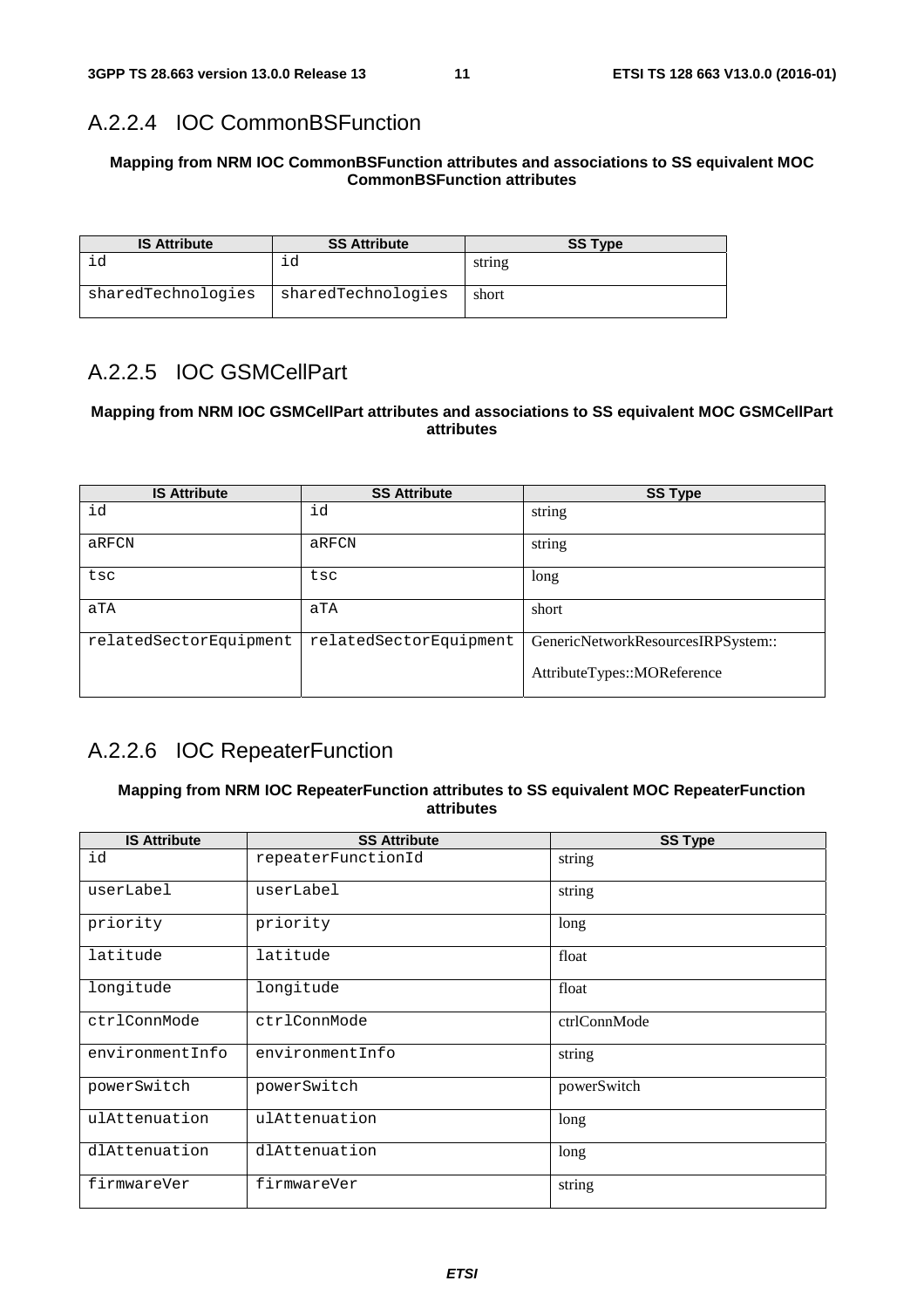| <b>IS Attribute</b> | <b>SS Attribute</b>                   | <b>SS Type</b>                                                    |
|---------------------|---------------------------------------|-------------------------------------------------------------------|
| repeaterType        | repeaterType                          | repeaterType                                                      |
| externalUTRANCel    | repeaterFunctionExternalUtranC<br>e11 | GenericNetworkResourcesIRPSystem::A<br>ttributeTypes::MOReference |

### A.3 Solution Set definitions

#### A.3.1 IDL definition structure

Clauses A.3.2 and A.3.3 define the MO classes for the Generic RAN NRM IRP.

#### A.3.2 IDL specification "GenericRanNRMDefs.idl"

```
//File:GenericRanNRMDefs.idl 
#ifndef _GENERICRANNRMDEFS_IDL_ 
#define _GENERICRANNRMDEFS_IDL_ 
#include "GenericNetworkResourcesNRMDefs.idl" 
#pragma prefix "3gppsa5.org" 
/** 
  * This module defines constants for each MO class name and 
  * the attribute names for each defined MO class. 
  */ 
module GenericRanNRMDefs 
{ 
 /** 
         * Definitions for MO class AntennaFunction 
        \star interface AntennaFunction: GenericNetworkResourcesNRMDefs::ManagedFunction 
\left\{ \begin{array}{ccc} 0 & 0 & 0 \\ 0 & 0 & 0 \\ 0 & 0 & 0 \\ 0 & 0 & 0 \\ 0 & 0 & 0 \\ 0 & 0 & 0 \\ 0 & 0 & 0 \\ 0 & 0 & 0 \\ 0 & 0 & 0 \\ 0 & 0 & 0 \\ 0 & 0 & 0 \\ 0 & 0 & 0 \\ 0 & 0 & 0 \\ 0 & 0 & 0 & 0 \\ 0 & 0 & 0 & 0 \\ 0 & 0 & 0 & 0 \\ 0 & 0 & 0 & 0 \\ 0 & 0 & 0 & 0 & 0 \\ 0 & 0 & 0 & 0 & 0 \\ 0 & 0 & 0 & 0 & 0 const string CLASS= "AntennaFunction"; 
            // Attribute Names 
            // 
            const string id = "id"; 
            const string retTiltValue = "retTiltValue"; 
            const string bearing = "bearing"; 
            const string retGroupName = "retGroupName"; 
            const string height = "height"; 
            const string maxAzimuthValue = "maxAzimuthValue"; 
            const string minAzimuthValue = "minAzimuthValue"; 
            const string horizBeamwidth = "horizBeamwidth"; 
            const string vertBeamwidth = "vertBeamwidth"; 
           const string relatedCellList= "relatedCellList";
        }; 
          /** 
          * Definitions for MO class TmaFunction 
         */ 
            interface TmaFunction : GenericNetworkResourcesNRMDefs::ManagedFunction 
        { 
            const string CLASS = "TmaFunction"; 
            // Attribute Names 
            // 
            const string id = "id"; 
            const string tmaSubunitNumber = "tmaSubunitNumber"; 
            const string tmaStateFlag = "tmaStateFlag"; 
            const string tmaFunctionFlag = "tmaFunctionFlag"; 
            const string tmaMinGain = "tmaMinGain"; 
            const string tmaMaxGain = "tmaMaxGain"; 
            const string tmaResolution = "tmaResolution"; 
            const string tmaGainFigure = "tmaGainFigure"; 
            const string tmaNumberOfSubunits = "tmaNumberOfSubunits"; 
            const string tmaBaseStationId = "tmaBaseStationId"; 
            const string tmaSectorId = "tmaSectorId"; 
            const string tmaAntennaBearing = "tmaAntennaBearing"; 
            const string tmaInstalledMechanicalTilt = "tmaInstalledMechanicalTilt"; 
            const string tmaSubunitType = "tmaSubunitType";
```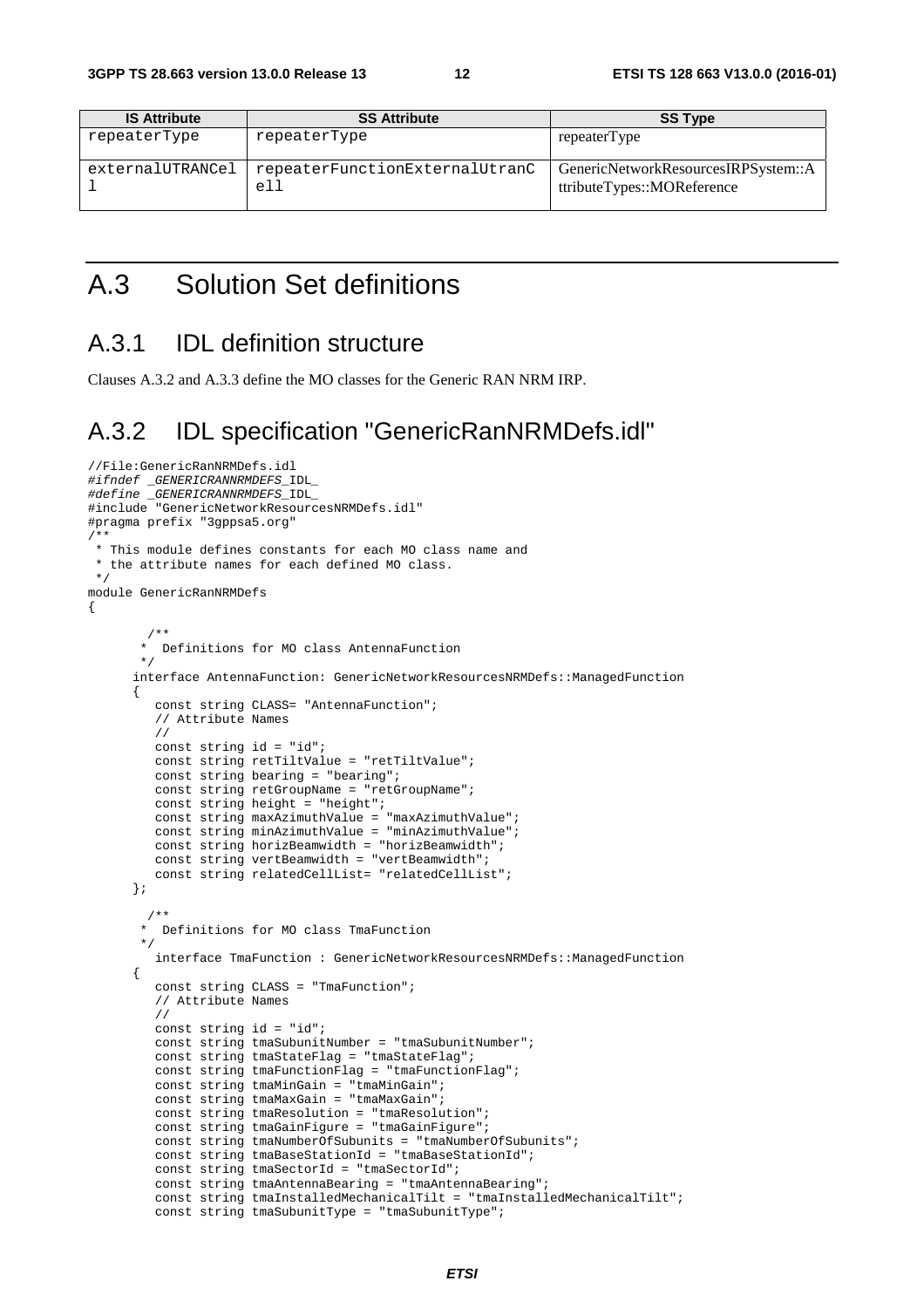}

```
 const string tmaSubunitRxFrequencyBand = "tmaSubunitRxFrequencyBand"; 
          const string tmaSubunitTxFrequencyBand = "tmaSubunitTxFrequencyBand"; 
          const string tmaGainResolution = "tmaGainResolution"; 
          const string relatedCellList= "relatedCellList"; 
       }; 
/ *
      * Definitions for MO class SectorEquipmentFunction 
      */ 
     interface SectorEquipmentFunction : GenericNetworkResourcesNRMDefs::ManagedFunction 
     { 
         const string CLASS = "SectorEquipmentFunction"; 
         // Attribute Names 
         // 
         const string id = "id"; 
         const string fqBand = "fqBand"; 
         const string confOutputPower = "confOutputPower"; 
         const string relatedTmaList = "relatedTmaList"; 
         const string relatedAntennaList = "relatedAntennaList"; 
         const string relatedCellList= "relatedCellList"; 
     }; 
 /* 
      * Definitions for MO class CommonBSFunction 
 */ 
     interface CommonBSFunction : GenericNetworkResourcesNRMDefs::ManagedFunction 
     { 
         const string CLASS = "CommonBSFunction"; 
         // Attribute Names 
         // 
        const string id= "id";
         const string sharedTechnologies = "sharedTechnologies"; 
     }; 
       /* 
      * Definitions for MO class GSMCellPart 
      */ 
     interface GSMCellPart : GenericNetworkResourcesNRMDefs::ManagedFunction 
     { 
         const string CLASS = "GSMCellPart"; 
         // Attribute Names 
         // 
        const string id= "id";
         const string aRFCN = "aRFCN"; 
         const string tsc = "tsc"; 
        const string aTA = "aTA"; const string relatedSectorEquipment = "relatedSectorEquipment"; 
     }; 
#endif //_GENERICRANNRMDEFS_IDL_
```
### A.3.3 IDL specification (file name "RepeaterNetworkResourcesNRMDefs.idl")

```
//File:RepeaterNetworkResourcesNRMDefs.idl 
#ifndef _REPEATERNETWORKRESOURCESNRMDEFS_IDL_ 
#define _REPEATERNETWORKRESOURCESNRMDEFS_IDL_ 
#include "GenericNetworkResourcesNRMDefs.idl" 
#pragma prefix "3gppsa5.org" 
/** 
 * This module defines constants for each MO class name and 
  * the attribute names for each defined MO class. 
  */ 
module RepeaterNetworkResourcesNRMDefs 
{ 
 /** 
        * Definitions for MO class RepeaterFunction 
 */ 
       interface RepeaterFunction : GenericNetworkResourcesNRMDefs::ManagedFunction 
       { 
           const string CLASS = "RepeaterFunction"; 
          // Attribute Names 
          //
```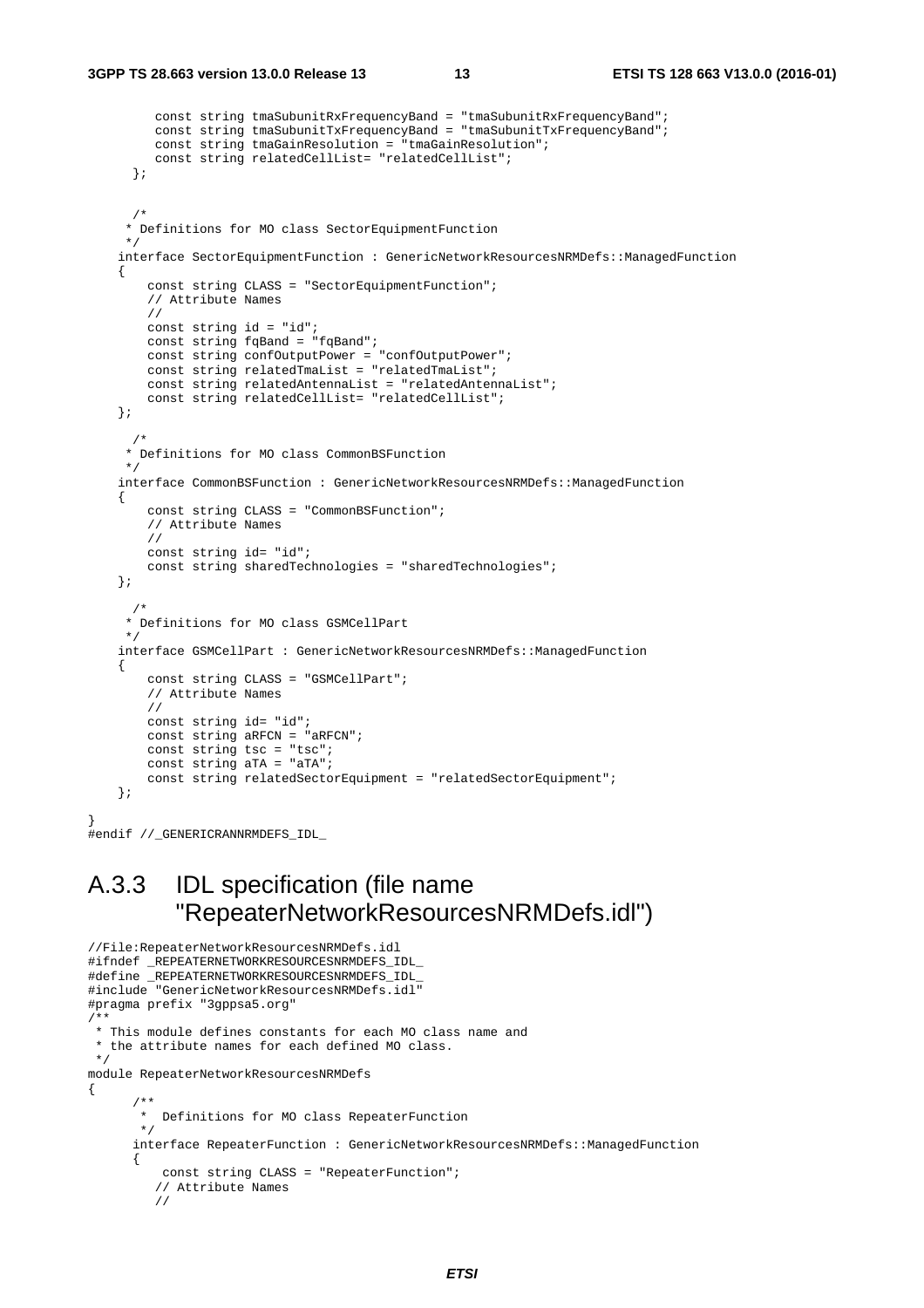```
const string repeaterFunctionId = "repeaterFunctionId";
const string priority = "priority";
const string latitude = "latitude";
const string longitude = "longitude";
const string ctrlConnMode = "ctrlConnMode";
 const string environmentInfo = "environmentInfo"; 
const string powerSwitch = "powerSwitch";
const string dLAttenuation = "dLAttenuation";
       const string uLAttenuation = "uLAttenuation";
const string firmwareVer = "firmwareVer";
const string repeaterType = "repeaterType";
        const string repeaterFunctionExternalUtranCell = "repeaterFunctionExternalUtranCell"; 
    }; 
      enum ctrlConnMode 
      { 
        GSM_SMS, 
        WCDMA_SMS, 
        CIRCLE_SWITCH_DATA_CSD, 
          PACKAGE_SWITCH_DATA_IP, 
          SERIAL_PORT 
      }; 
      enum powerSwitch {ON,OFF}; 
     enum repeaterType 
     { 
      WIDE_BAND_REPT_FUNCTION, 
     FREQSEL REPTFUNCTION,
     FIBER_REPT_FUNCTION,
      INDOOR_REPT_FUNCTION, 
      FREQ_SHIFT_REPT_FUNCTION 
    }; 
 }; 
#endif //_REPEATERNETWORKRESOURCESNRMDEFS_IDL_
```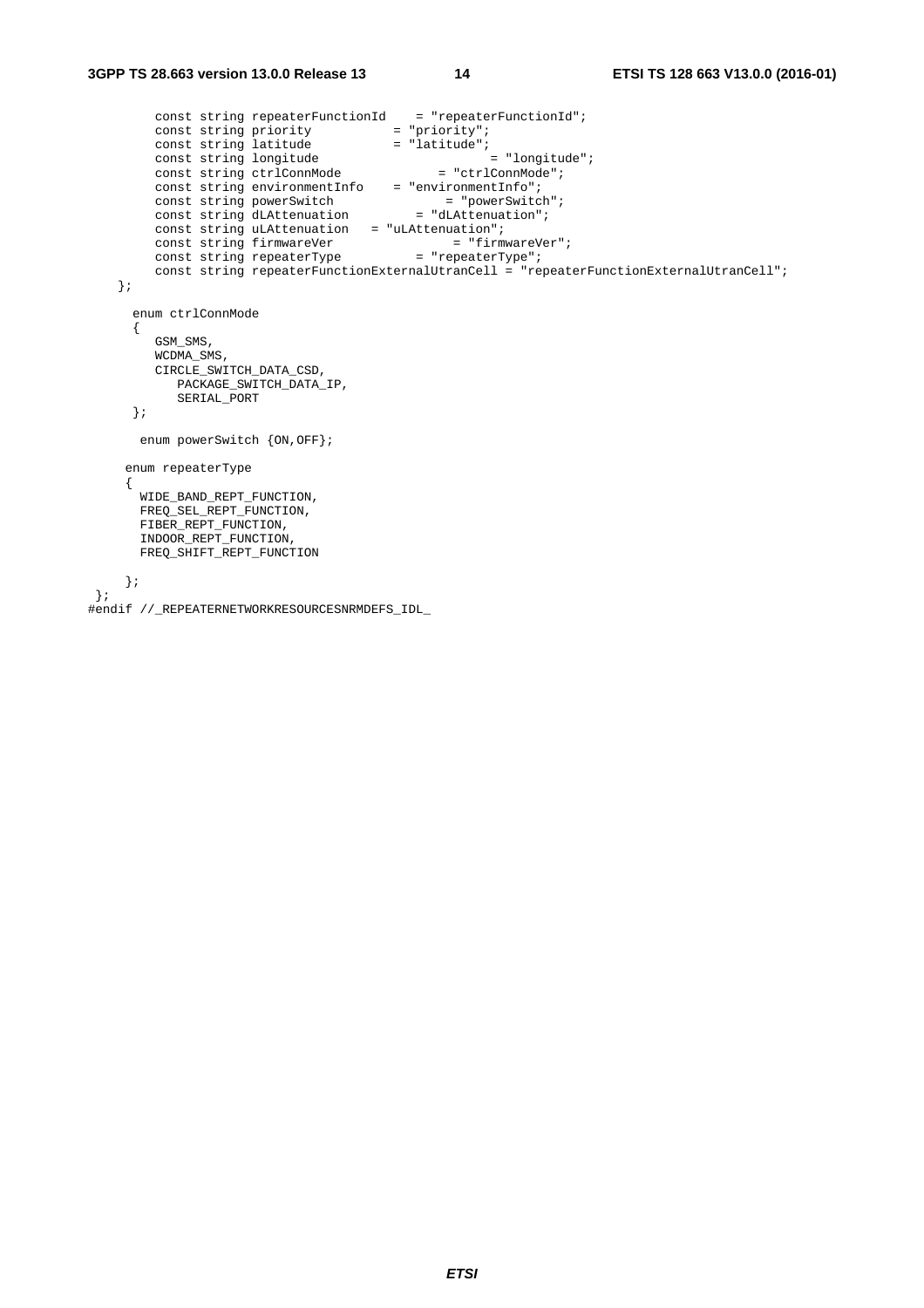## Annex B (normative): XML Definitions

This annex contains the XML Definitions for the Generic RAN NRM IRP as it applies to Itf-N, in accordance with Generic RAN NRM IRP IS definitions [4].

The XML file formats are based on XML [8], XML Schema [10] [11] and XML Namespace [12] standards.

## B.1 Architectural features

The overall architectural feature of Generic RAN Network Resources IRP is specified in 3GPP TS 28.662 [4]. This clause specifies features that are specific to the Schema definitions.

The XML definitions of this document specify the schema for a configuration content.

When using the XML definitions for a configuration file transfer with the Bulk CM IRP, using either CORBA Solution Set of 3GPP TS 32.616 [7] or SOAP Solution Set of 3GPP TS 32.616 [7], the basic part of the XML file format definition is provided by 3GPP TS 32.616 [7]. The XML definitions of this document provide the schema for the configuration content to be included in such a configuration file.

When using the XML definitions with a SOAP Solution Set of any Interface IRP that perform operations on managed objects, for example the Basic CM IRP SOAP SS of 3GPP TS 32.606 [6], the XML definitions of this document provides the schema for the configuration content operated on by the interface IRP. Such configuration content can be name of managed object and, if applicable, IOC attributes.

## B.1.1 Syntax for Distinguished Names

The syntax of a Distinguished Name is defined in 3GPP TS 32.300 [5].

## B.2 Mapping

#### B.2.1 General mapping

An IOC maps to an XML element of the same name as the IOC's name in the IS. An IOC attribute maps to a subelement of the corresponding IOC's XML element, and the name of this sub-element is the same as the attribute's name in the IS.

#### B.2.2 Information Object Class (IOC) mapping

The mapping is not present in the current version of this specification.

## B.3 Solution Set definitions

### B.3.1 XML definition structure

The overall description of the file format of configuration data XML files is provided by 3GPP TS 32.616 [7].

Annex B.3.3 of the present document defines the NRM-specific XML schema genericRanNrm.xsd for the Generic RAN Network Resources IRP NRM defined in 3GPP TS 28.662 [4] (except Repeater object).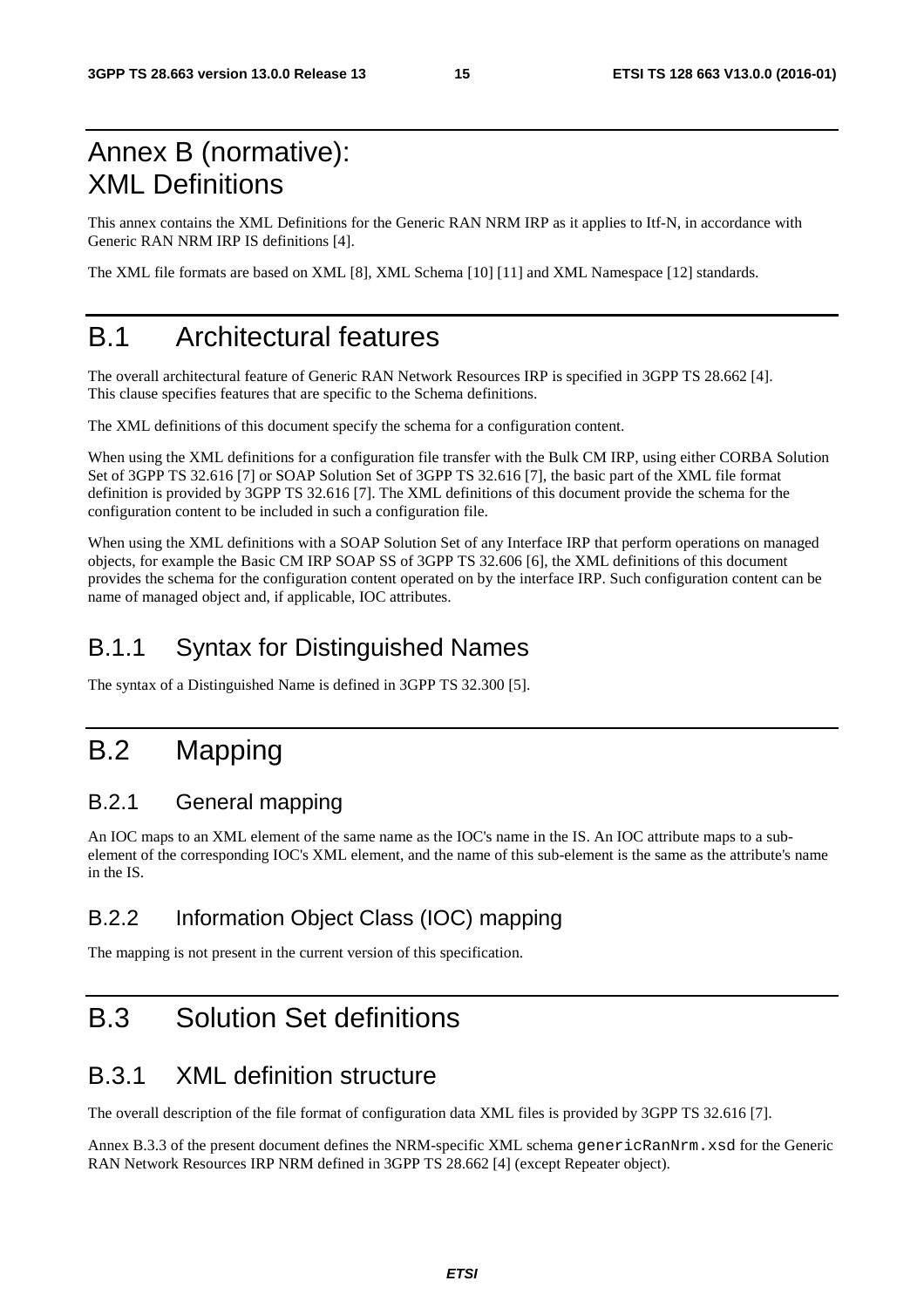XML schema genericRanNrm.xsd explicitly declares NRM-specific XML element types for the related NRM (except Repeater object) Annex B.3.4 of the present document defines the NRM-specific XML schema repeaterNrm.xsd for the Repeater object of the Generic RAN Network Resources IRP NRM defined in 3GPP TS 28.662 [4].

XML schema repeaterNrm.xsd explicitly declares NRM-specific XML element types for Repeater object defined in the related NRM.

The definition of those NRM-specific XML element types complies with the generic mapping rules defined in 3GPP TS 32.616 [7].

#### B.3.2 Graphical Representation

The graphical representation is not present in the current version of this specification.

#### B.3.3 XML schema "genericRanNrm.xsd"

```
\Box <?xml version="1.1" encoding="UTF-8"?>
   \begin{array}{ccc}\n\Box & & & & & & \\
\Box & & & & & & \\
\Box & & & & & & \\
\Box & & & & & & \\
\Box & & & & & & \\
\end{array}3GPP TS 28.663 Generic RAN Network Resources IRP
         Bulk CM Configuration data file NRM-specific XML schema 
   genericRanNrm.xsd 
--> 
<schema xmlns="http://www.w3.org/2001/XMLSchema" 
xmlns:xn="http://www.3gpp.org/ftp/specs/archive/28_series/28.623#genericNrm" 
xmlns:gn="http://www.3gpp.org/ftp/specs/archive/28_series/28.656#geranNrm" 
xmlns:gr="http://www.3gpp.org/ftp/specs/archive/28_series/28.663#genericRanNrm" 
targetNamespace="http://www.3gpp.org/ftp/specs/archive/28_series/28.663#genericRanNrm" 
elementFormDefault="qualified"> 
   <import namespace="http://www.3gpp.org/ftp/specs/archive/28_series/28.623#genericNrm"/> 
 <import namespace="http://www.3gpp.org/ftp/specs/archive/28_series/28.656#geranNrm"/> 
 <!-- Generic RAN Network Resources IRP NRM attribute related XML types --> 
 <simpleType name="angleValue"> 
     <restriction base="short"> 
       <minInclusive value="0"/> 
       <maxInclusive value="3600"/> 
     </restriction> 
   </simpleType> 
   <simpleType name="retGroupName"> 
     <restriction base="string"> 
       <maxLength value="80"/> 
     </restriction> 
   </simpleType> 
   <simpleType name="bearing"> 
     <restriction base="short"> 
       <minInclusive value="0"/> 
        <maxInclusive value="360"/> 
     </restriction> 
  </simpleType> 
  <simpleType name="tmaFunctionFlag"> 
     <restriction base="unsignedShort"> 
       <minInclusive value="0"/> 
       <maxInclusive value="1"/> 
     </restriction> 
   </simpleType> 
   <simpleType name="tmaStateFlag"> 
     <restriction base="unsignedShort"> 
       <minInclusive value="0"/> 
        <maxInclusive value="1"/> 
     </restriction> 
   </simpleType> 
   <simpleType name="fourOctets"> 
     <restriction base="hexBinary">
```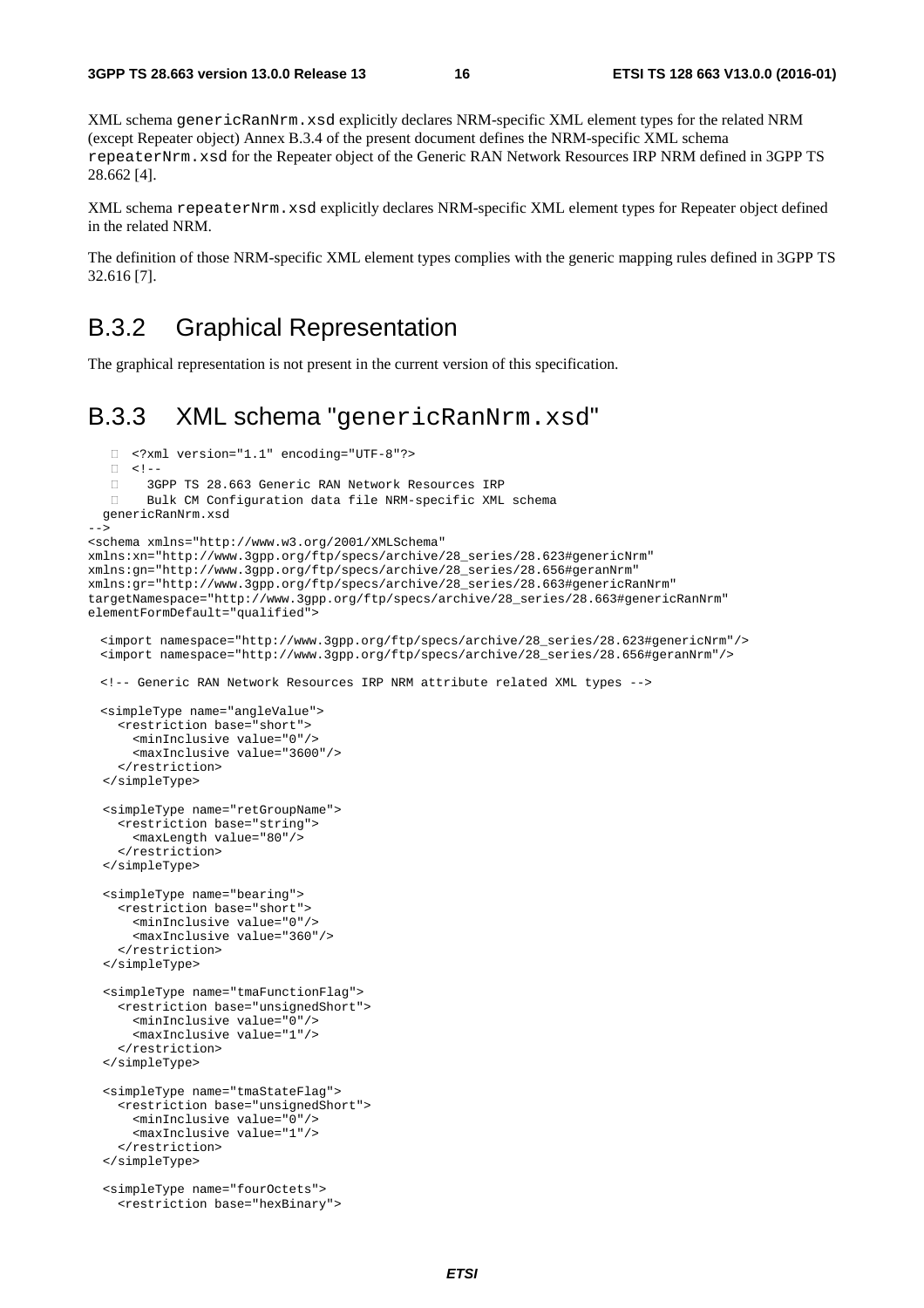```
 <length value="4"/> 
     </restriction> 
     </simpleType> 
  <!-- Generic RAN Network Resources IRP NRM class associated XML elements --> 
 <element name="SectorEquipmentFunction" 
   substitutionGroup="xn:ManagedElementOptionallyContainedNrmClass"> 
         <complexType> 
              <complexContent> 
                  <extension base="xn:NrmClass"> 
                       <sequence> 
                           <element name="attributes" minOccurs="0"> 
                               <complexType> 
                                   <sub>all</sub></sub>
                                        <element name="userLabel" type="string"/> 
                                        <element name="fqBand" type="short" /> 
                                        <element name="confOutputPower" type="short" /> 
                                        <element name="relatedTmaList" type="xn:dnList" /> 
                                        <element name="relatedAntennaList" type="xn:dnList" /> 
                                        <element name="relatedCellList" type="xn:dnList" /> 
                                   \sim/all\sim </complexType> 
                           </element> 
                           <choice minOccurs="0" maxOccurs="unbounded"> 
                             <element ref="gr:SectorEquipmentFunctionOptionallyContainedNrmClass"/> 
                             <element ref="xn:VsDataContainer"/> 
                           </choice> 
                      </sequence> 
                  </extension> 
              </complexContent> 
          </complexType> 
     </element> 
     <element name="AntennaFunction" 
substitutionGroup="xn:ManagedElementOptionallyContainedNrmClass"> 
         <complexType> 
              <complexContent> 
                  <extension base="xn:NrmClass"> 
                       <sequence> 
                           <element name="attributes" minOccurs="0"> 
                               <complexType> 
                                    <all> 
                                        <element name="userLabel" type="string"/> 
                                        <element name="retTiltValue" type="gr:angleValue" 
minOccurs="0"/> 
                                        <element name="bearing" type="gr:bearing" minOccurs="0"/> 
                                        <element name="retGroupName" type="gr:retGroupName" 
minOccurs="0"/> 
                                        <element name="height" type="short" minOccurs="0"/> 
                                        <element name="maxAzimuthValue" type="gr:angleValue" 
minOccurs="0"/> 
                                        <element name="minAzimuthValue" type="gr:angleValue" 
minOccurs="0"/> 
                                        <element name="horizBeamwidth" type="gr:angleValue" 
minOccurs="0"/> 
                                        <element name="vertBeamwidth" type="gr:angleValue" 
minOccurs="0"/> 
                                        <element name="relatedCellList" type="xn:dnList" /> 
                                   \langleall\rangle </complexType> 
                           </element> 
                           <choice minOccurs="0" maxOccurs="unbounded"> 
                               <element ref="gr:AntennaFunctionOptionallyContainedNrmClass"/> 
                               <element ref="xn:VsDataContainer"/> 
                           </choice> 
                      </sequence> 
                  </extension> 
              </complexContent> 
          </complexType> 
     </element> 
     <element name="TmaFunction" substitutionGroup="xn:ManagedElementOptionallyContainedNrmClass"> 
          <complexType> 
              <complexContent> 
                  <extension base="xn:NrmClass"> 
                      <sequence>
```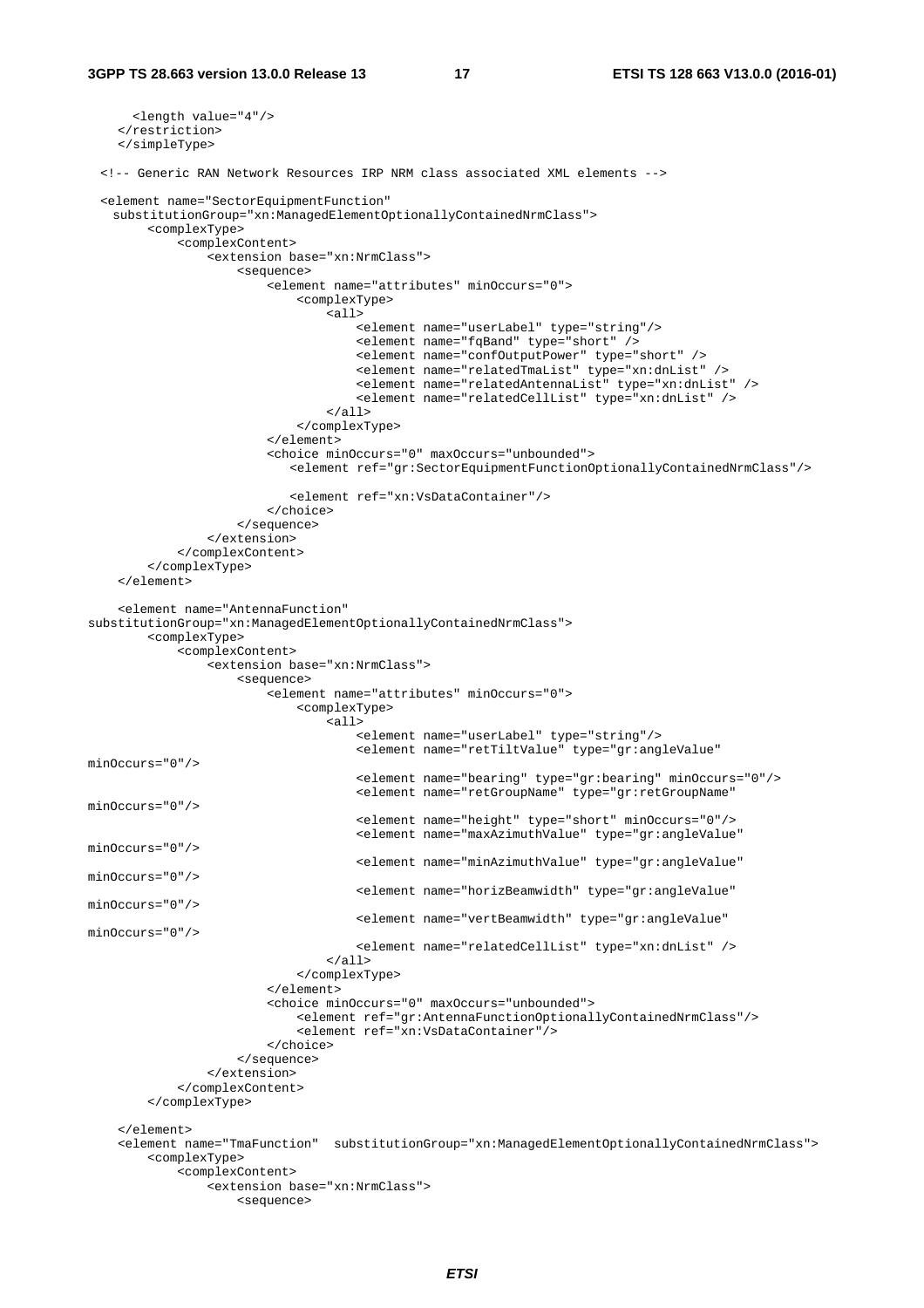<element name="attributes" minOccurs="0"> <complexType>  $\overline{\leq}$ all> <element name="userLabel" type="string"/> <element name="tmaSubunitNumber" type="unsignedShort" /> <element name="tmaStateFlag" type="gr:tmaStateFlag" /> <element name="tmaFunctionFlag" type="gr:tmaFunctionFlag" /> <element name="tmaMinGain" type="unsignedShort" /> <element name="tmaMaxGain" type="unsignedShort" /> <element name="tmaResolution" type="unsignedShort" /> <element name="tmaGainFigure" type="unsignedShort" /> <element name="tmaNumberOfSubunits" type="unsignedShort" /> <element name="tmaBaseStationId" type="string" minOccurs="0"/> <element name="tmaSectorId" type="string" minOccurs="0"/> <element name="tmaAntennaBearing" type="unsignedShort" minOccurs="0"/> <element name="tmaInstalledMechanicalTilt" type="short" minOccurs="0"/> <element name="tmaSubunitType" type="unsignedShort" minOccurs="0"/> <element name="tmaSubunitRxFrequencyBand" type="gr:fourOctets" minOccurs="0"/> <element name="tmaSubunitTxFrequencyBand" type="gr:fourOctets" minOccurs="0"/> <element name="tmaGainResolution" type="unsignedShort" minOccurs="0"/> <element name="relatedCellList" type="xn:dnList"/>  $\langle$ all $\rangle$  </complexType>  $\epsilon$ /element> <choice minOccurs="0" maxOccurs="unbounded"> <element ref="gr:TmaFunctionOptionallyContainedNrmClass"/> <element ref="xn:VsDataContainer"/> </choice> </sequence> </extension> </complexContent> </complexType>  $\epsilon$ /element> <element name="GSMCellPart" substitutionGroup="gn:GsmCellOptionallyContainedNrmClass"> <complexType> <complexContent> <extension base="xn:NrmClass"> <sequence> <element name="attributes" minOccurs="0"> <complexType> <all> <element name="userLabel" type="string"/> <element name="aRFCN" type="string"/> <element name="tsc" type="long"/> <element name="aTA" type="short"/> <element name="relatedSectorEquipment" type="xn:dn"/>  $\langle$ all $\rangle$  </complexType> </element> <choice minOccurs="0" maxOccurs="unbounded"> <element ref="gr:GSMCellPartOptionallyContainedNrmClass"/> <element ref="xn:VsDataContainer"/> </choice> </sequence> </extension> </complexContent> </complexType> </element> <element name="CommonBSFunction" substitutionGroup="xn:ManagedElementOptionallyContainedNrmClass"> <complexType> <complexContent> <extension base="xn:NrmClass"> <sequence> <element name="attributes" minOccurs="0"> <complexType>  $<sub>all</sub>$ </sub> <element name="userLabel" type="string"/> <element name="sharedTechnologies" type="short"/>  $\langle$ all $\rangle$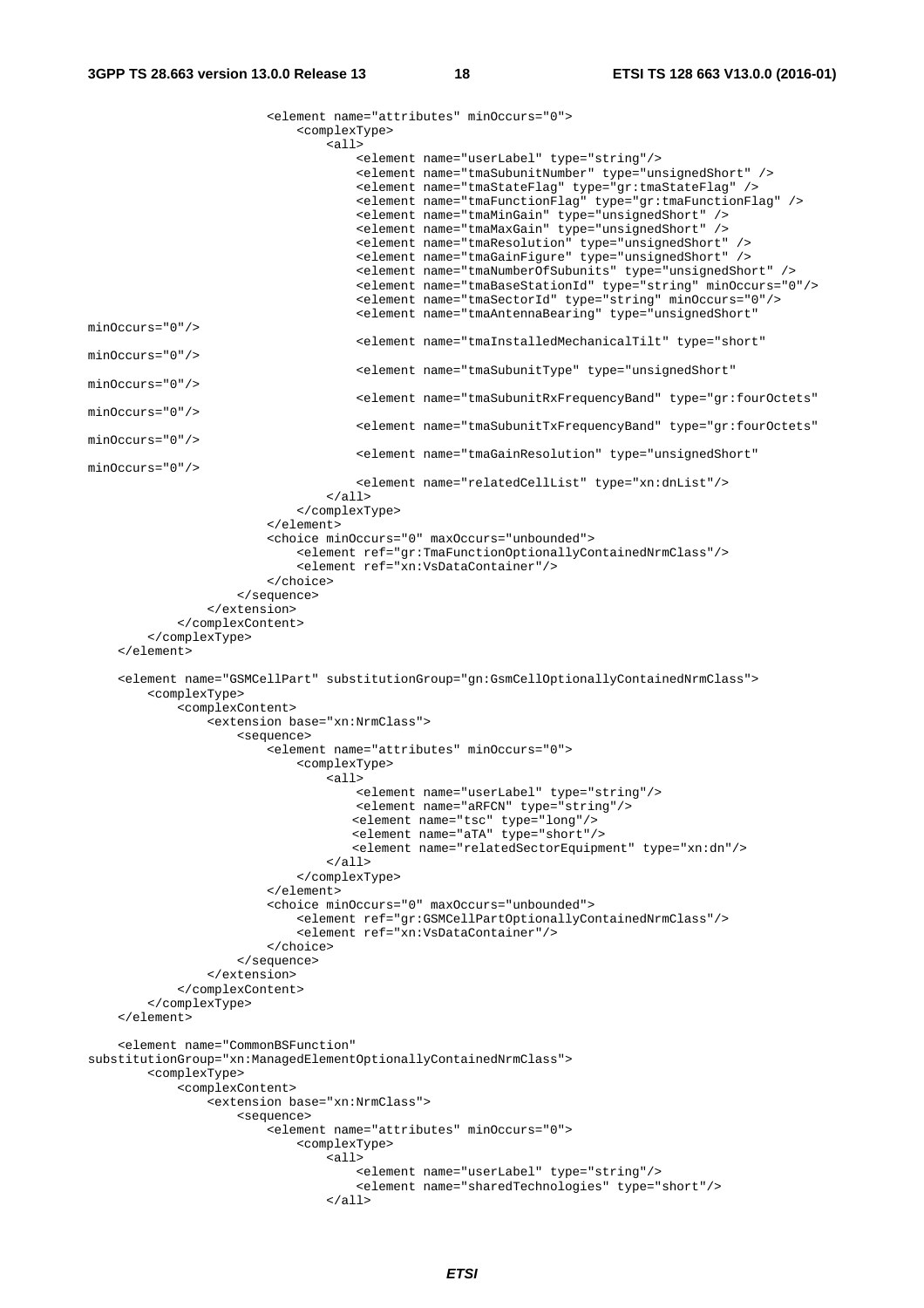```
 </complexType> 
                          </element> 
                           <choice minOccurs="0" maxOccurs="unbounded"> 
                               <element ref="gr:CommonBSFunctionOptionallyContainedNrmClass"/> 
                               <element ref="xn:VsDataContainer"/> 
                          </choice> 
                      </sequence> 
                  </extension> 
             </complexContent> 
         </complexType> 
     </element> 
     <element name="SectorEquipmentFunctionOptionallyContainedNrmClass" type="xn:NrmClass" 
abstract="true"/> 
     <element name="AntennaFunctionOptionallyContainedNrmClass" type="xn:NrmClass" abstract="true"/>
```

```
<element name="TmaFunctionOptionallyContainedNrmClass" type="xn:NrmClass" abstract="true"/> 
    <element name="GSMCellPartOptionallyContainedNrmClass" type="xn:NrmClass" abstract="true"/> 
    <element name="CommonBSFunctionOptionallyContainedNrmClass" type="xn:NrmClass" abstract="true"/> 
</schema>
```
#### B.3.4 XML schema (file name "repeaterNrm.xsd")

```
<?xml version="1.1" encoding="UTF-8"?> 
2 - 1 - 1 3GPP TS 28.663 Generic RAN Network Resources IRP 
   Bulk CM Configuration data file NRM-specific XML schema 
  repeaterNrm.xsd 
--> 
<schema 
   targetNamespace= 
"http://www.3gpp.org/ftp/specs/archive/28_series/28.663#repeaterNrm" 
   elementFormDefault="qualified" 
   xmlns="http://www.w3.org/2001/XMLSchema" 
   xmlns:xn= 
"http://www.3gpp.org/ftp/specs/archive/32_series/28.623#genericNrm" 
  xmlns:rn= 
"http://www.3gpp.org/ftp/specs/archive/32_series/28.663#repeaterNrm" 
> <import 
    namespace= 
"http://www.3gpp.org/ftp/specs/archive/28_series/28.623#genericNrm" 
   /> 
   <!-- Repeater Network Resources IRP NRM attribute related XML types --> 
   <simpleType name="priority"> 
     <restriction base="integer"> 
       <minInclusive value="0"/> 
       <maxInclusive value="268435455"/> 
     </restriction> 
   </simpleType> 
   <simpleType name="dLAttenuation"> 
     <restriction base="integer"> 
       <minInclusive value="0"/> 
       <maxInclusive value="268435455"/> 
     </restriction> 
   </simpleType> 
   <simpleType name="uLAttenuation"> 
     <restriction base="integer"> 
       <minInclusive value="0"/> 
       <maxInclusive value="268435455"/> 
     </restriction> 
   </simpleType> 
   <simpleType name="latitude"> 
     <restriction base="decimal"> 
       <fractionDigits value="4"/> 
       <minInclusive value="-90.0000"/> 
       <maxInclusive value="90.0000"/> 
     </restriction> 
   </simpleType>
```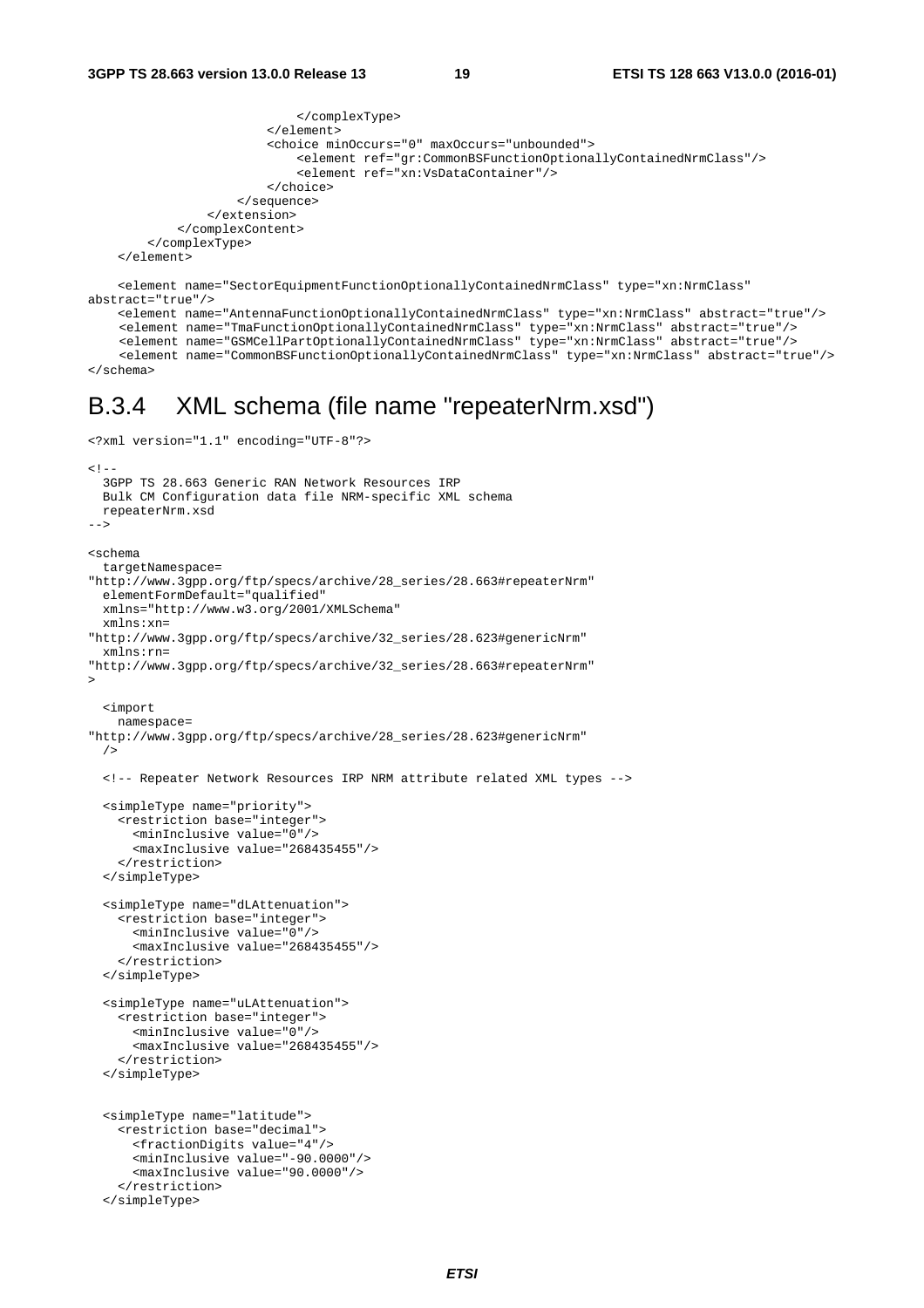<simpleType name="longitude">

```
 <restriction base="decimal"> 
       <fractionDigits value="4"/> 
       <minInclusive value="-90.0000"/> 
       <maxInclusive value="90.0000"/> 
     </restriction> 
  </simpleType> 
  <simpleType name="ctrlConnMode"> 
    <restriction base="string"> 
       <enumeration value="GSM_SMS"/> 
       <enumeration value="WCDMA_SMS"/> 
       <enumeration value="CIRCLE_SWITCH_DATA_CSD"/> 
       <enumeration value="PACKAGE_SWITCH_DAT_IP"/> 
       <enumeration value="SERIAL_PORT"/> 
     </restriction> 
  </simpleType> 
  <simpleType name="powerSwitch"> 
    <restriction base="string"> 
       <enumeration value="ON"/> 
       <enumeration value="OFF"/> 
     </restriction> 
  </simpleType> 
   <simpleType name="repeaterType"> 
     <restriction base="string"> 
       <enumeration value="WideBandReptFunction"/> 
       <enumeration value="FreqSelReptFunction"/> 
       <enumeration value="FiberReptFunction"/> 
       <enumeration value="IndoorReptFunction"/> 
       <enumeration value="FreqShiftReptFunction"/> 
     </restriction> 
  </simpleType> 
  <!-- Repeater Network Resources IRP NRM class associated XML elements --> 
  <element 
    name="RepeaterFunction " 
    substitutionGroup="xn:ManagedElementOptionallyContainedNrmClass" 
\rightarrow <complexType> 
       <complexContent> 
         <extension base="xn:NrmClass"> 
           <sequence> 
             <element name="attributes" minOccurs="0"> 
               <complexType> 
                 <all> 
                    <element name="userLabel" type="string"/> 
                    <element name="priority" type="rn:priority"/> 
                    <element name="latitude" type="rn:latitude"/> 
                    <element name="longitude" type="rn:longitude"/> 
                    <element name="ctrlConnMode" type="rn:ctrlConnMode"/> 
                    <element name="environmentInfo" type="string"/> 
                    <element name="powerSwitch" type="rn:powerSwitch"/> 
 <element name="dLAttenuation" type="rn:dLAttenuation"/> 
 <element name="uLattenuation" type="rn:uLAttenuation"/> 
                    <element name="firmwareVer" type="string"/> 
                    <element name="repeaterType" type="rn:repeaterType"/> 
                    <element name="repeaterFunctionExternalUtranCell" type="xn:dn"/> 
                 </all> 
               </complexType> 
             </element> 
             <choice minOccurs="0" maxOccurs="unbounded"> 
               <element ref="xn:VsDataContainer"/> 
             </choice> 
           </sequence> 
         </extension> 
       </complexContent> 
    </complexType> 
  </element> 
  </schema>
```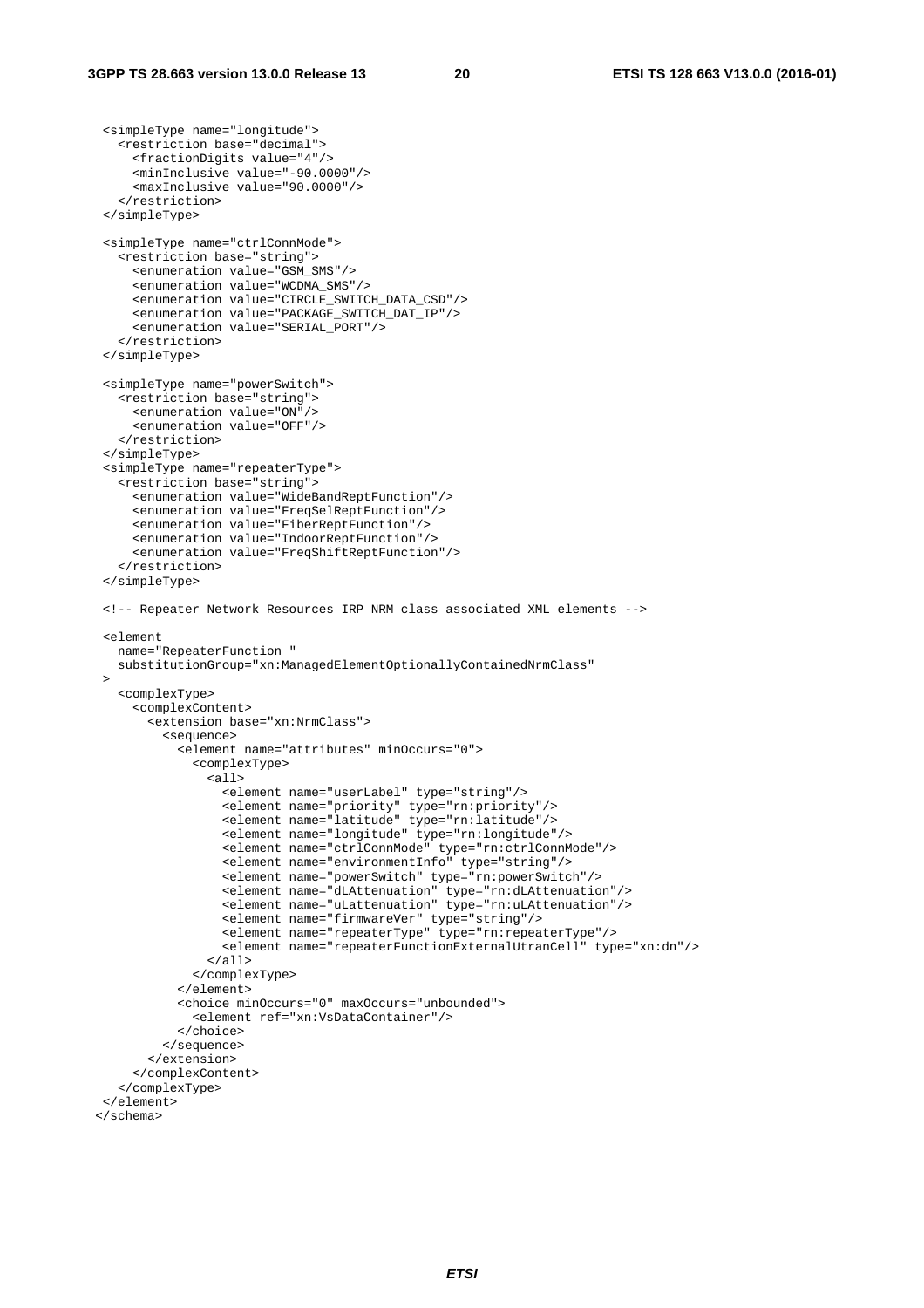## Annex C (informative): Change history

|             | <b>Change history</b> |                    |     |  |                                                                                          |               |           |            |
|-------------|-----------------------|--------------------|-----|--|------------------------------------------------------------------------------------------|---------------|-----------|------------|
| <b>Date</b> | TSG#                  | <b>TSG Doc. CR</b> |     |  | <b>Rev Subject/Comment</b>                                                               |               | Cat   Old | <b>New</b> |
| 2013-09     | SA#61                 | SP-<br>130443      | 001 |  | Add missing Repeater Object SS definitions                                               | F             | 11.0.0    | 11.1.0     |
| 2014-06     | SA#64                 | $SP-$<br>140332    | 002 |  | Upgrade W3C XML Schema version from 1.0 to 1.1                                           | $\mathbf{F}$  | 11.1.0    | 11.2.0     |
|             |                       | $SP-$<br>140359    | 003 |  | remove the feature support statements                                                    | $\mathbf{F}$  |           |            |
| 2014-09     | SA#65                 | $SP-$<br>140560    | 004 |  | Update the link from Solution Set to Information Service due to the end of<br>Release 12 | $\mathcal{C}$ | 11.2.0    | 12.0.0     |
| 2015-12     | SA#70                 | $SP-$<br>150691    | 005 |  | Make the XML schema well formed                                                          | $\mathsf{A}$  | 12.0.0    | 12.1.0     |
| 2016-01     | SA#70                 |                    |     |  | Upgrade to Rel-13 (MCC)                                                                  |               | 12.1.0    | 13.0.0     |